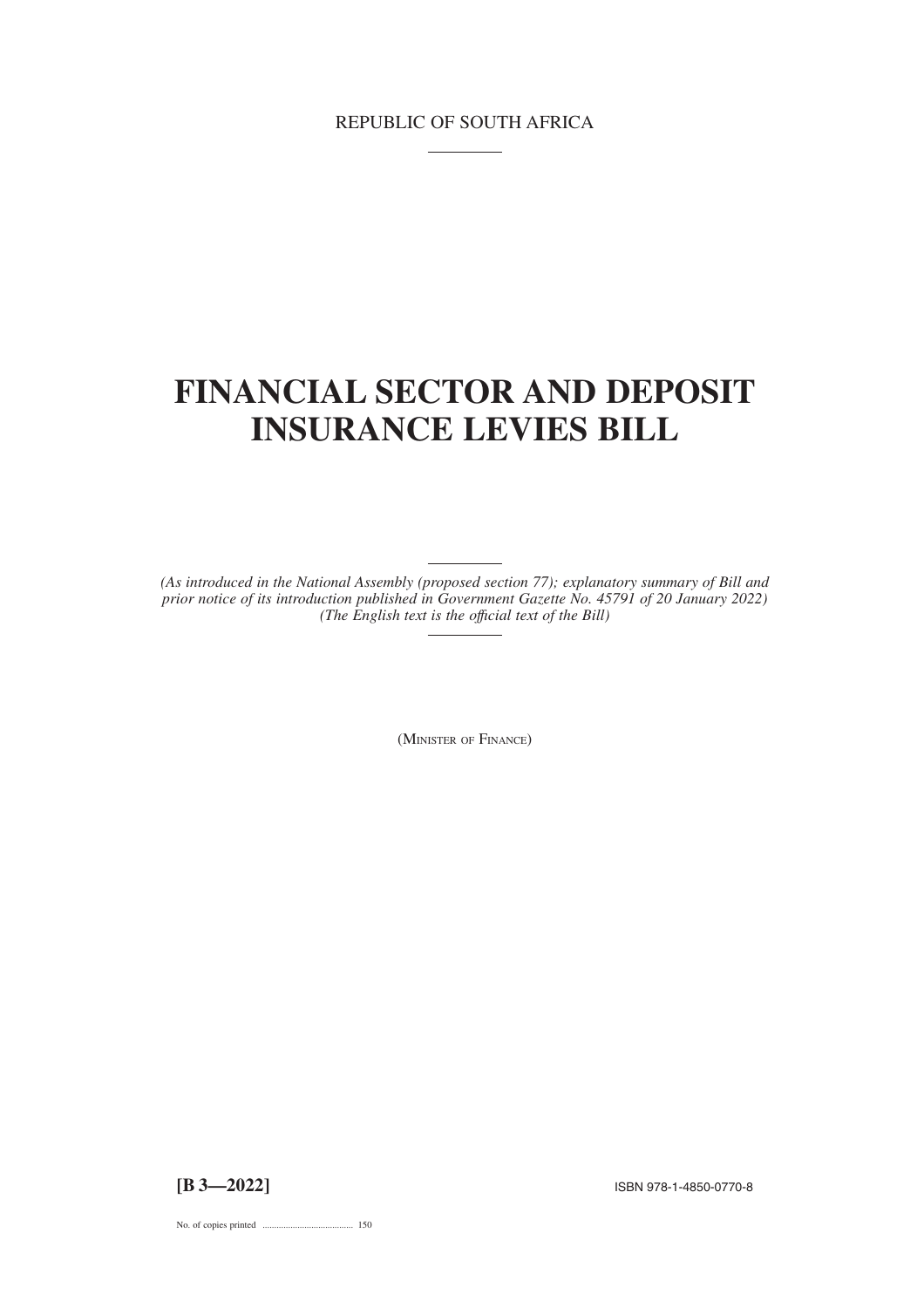# **BILL**

**To provide for the imposition of financial sector levies on supervised entities; to provide for the imposition of a deposit insurance levy; to provide for exemption from such levies under certain circumstances; to provide for the allocation of amounts levied to financial sector bodies; and to provide for matters connected therewith.**

## **PREAMBLE**

**SINCE** the Republic, in order to achieve a stable financial system that works in the interests of financial customers and that supports balanced and sustainable economic growth in the Republic, has enacted legislation to establish a regulatory and supervisory framework that promotes—

- *(a)* financial stability;
- *(b)* the safety and soundness of financial institutions;
- *(c)* the fair treatment and protection of financial customers;
- *(d)* the efficiency and integrity of the financial system;
- *(e)* the prevention of financial crime;
- *(f)* financial inclusion;
- *(g)* transformation of the financial sector; and
- *(h)* confidence in the financial system;

**SINCE** section 237 of the Financial Sector Regulation Act provides for legislation imposing levies to fund the operations of the financial sector bodies required for the application of that Act;

**AND SINCE** section 166BC of the Financial Sector Regulation Act provides for the Corporation for Deposit Insurance, established in terms of section 166AE of that Act, to charge members of the Corporation a deposit insurance levy in accordance with legislation that empowers the administration of levies,

**B**E IT THEREFORE ENACTED by the Parliament of the Republic of South Africa, as follows:—

# **ARRANGEMENT OF SECTIONS**

1. Definitions

#### *Part A*

5

10

# *Financial sector levy and special levy*

- 2. Imposition of levies
- 3. Supervised entities subject to financial sector levy
- 4. Amount and payment of financial sector levy
- 5. Levy year
- 6. Levy period
- 7. Apportionment
- 8. Special levy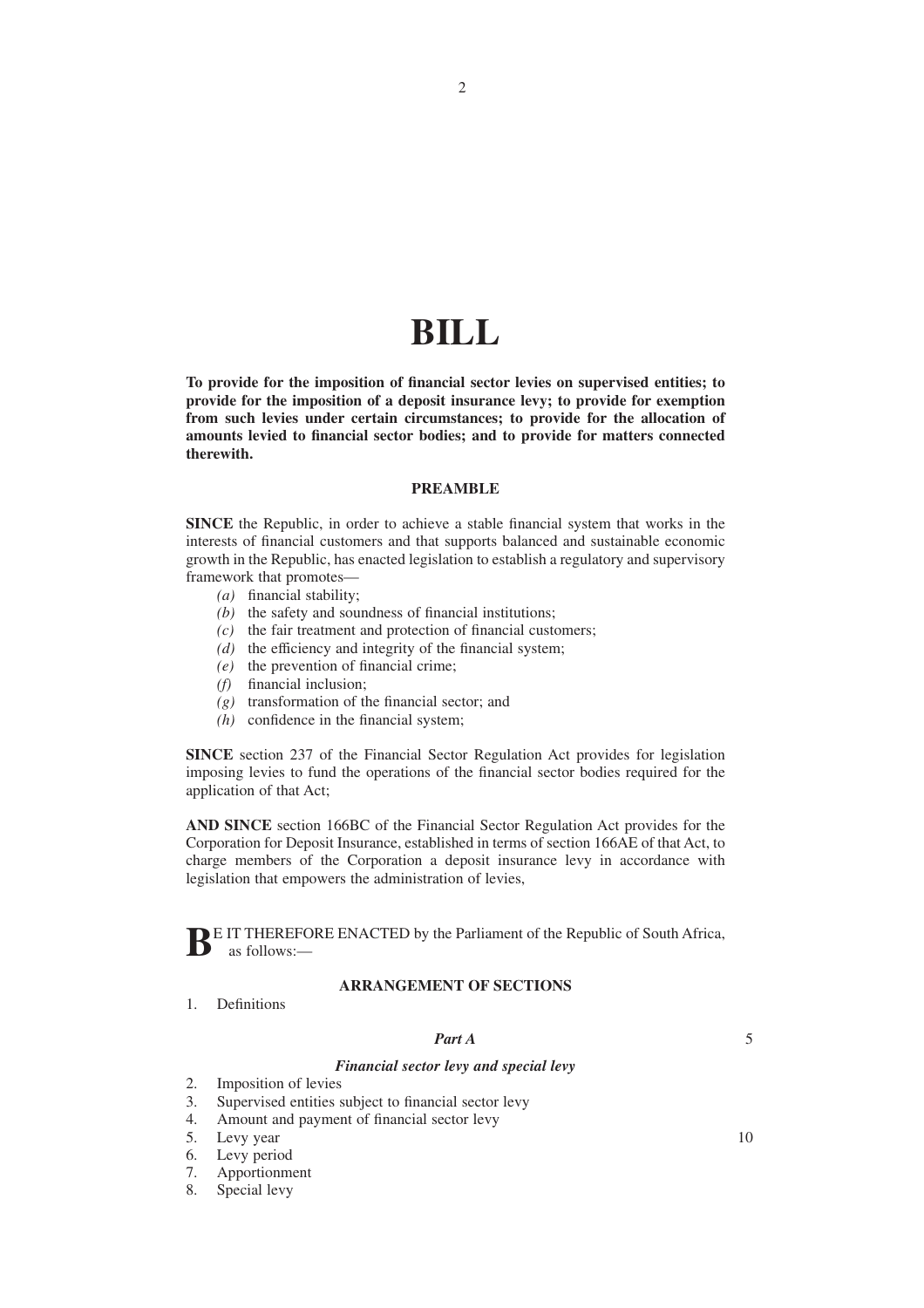# *Part B*

#### *Deposit insurance levy*

9. Deposit insurance levy

#### *Part C*

# *Provisions applicable to all levies*

- 10. Amendment of Schedules
- 11. Exemption from levies
- 12. Allocation of amounts levied to financial sector bodies
- 13. Short title and commencement

# **SCHEDULE 1**

10

5

# **FINANCIAL SECTOR LEVY CALCULATION FOR SUPERVISED ENTITIES IN RESPECT OF PRUDENTIAL AUTHORITY**

#### **SCHEDULE 2**

#### **FINANCIAL SECTOR LEVY CALCULATION FOR SUPERVISED ENTITIES IN RESPECT OF FINANCIAL SECTOR CONDUCT AUTHORITY** 15

#### **SCHEDULE 3**

# **FINANCIAL SECTOR LEVY CALCULATION FOR SUPERVISED ENTITIES IN RESPECT OF TRIBUNAL**

### **SCHEDULE 4**

#### **FINANCIAL SECTOR LEVY CALCULATION FOR SUPERVISED ENTITIES** 20 **IN RESPECT OF OMBUD COUNCIL**

#### **SCHEDULE 5**

#### **FINANCIAL SECTOR LEVY CALCULATION FOR SUPERVISED ENTITIES IN RESPECT OF STATUTORY OMBUD SCHEMES**

#### **SCHEDULE 6**

25

# **DEPOSIT INSURANCE LEVY**

#### **Definitions and interpretation**

**1.** (1) In this Act, unless the context indicates otherwise—

**''associated clearing house''** means an associated clearing house, as defined in section 1(1) of the Financial Markets Act; 30

**''bank''** means a bank, as defined in section 1(1) of the Banks Act;

**''branch''** means a branch, as defined in section 1(1) of the Banks Act;

**''central counterparty''** means a central counterparty, as defined in section 1(1) of that Act, and includes a licensed clearing house, as defined in section 1(1) of the Financial Markets Act that is approved in terms of section 110 of that Act to perform the 35 functions of a central counterparty;

**''central securities depository''** means a central securities depository, as defined in section 1(1) of the Financial Markets Act;

**''collective investment scheme in hedge funds''** means a collective investment scheme declared to be a collective investment scheme in terms of section 63 of the 40 Collective Investment Schemes Control Act, 2002 (Act No. 45 of 2002), and administered by a manager registered in terms of that Act;

**''collective investment scheme in participation bonds''** means a collective investment scheme of a kind referred to in Part VI of the Collective Investment Schemes Control Act, 2002, and administered by a manager registered in terms of that Act;

**''collective investment scheme in property''** means a collective investment scheme of a kind referred to in Part V of the Collective Investment Schemes Control Act, 2002, and administered by a manager registered in terms of that Act;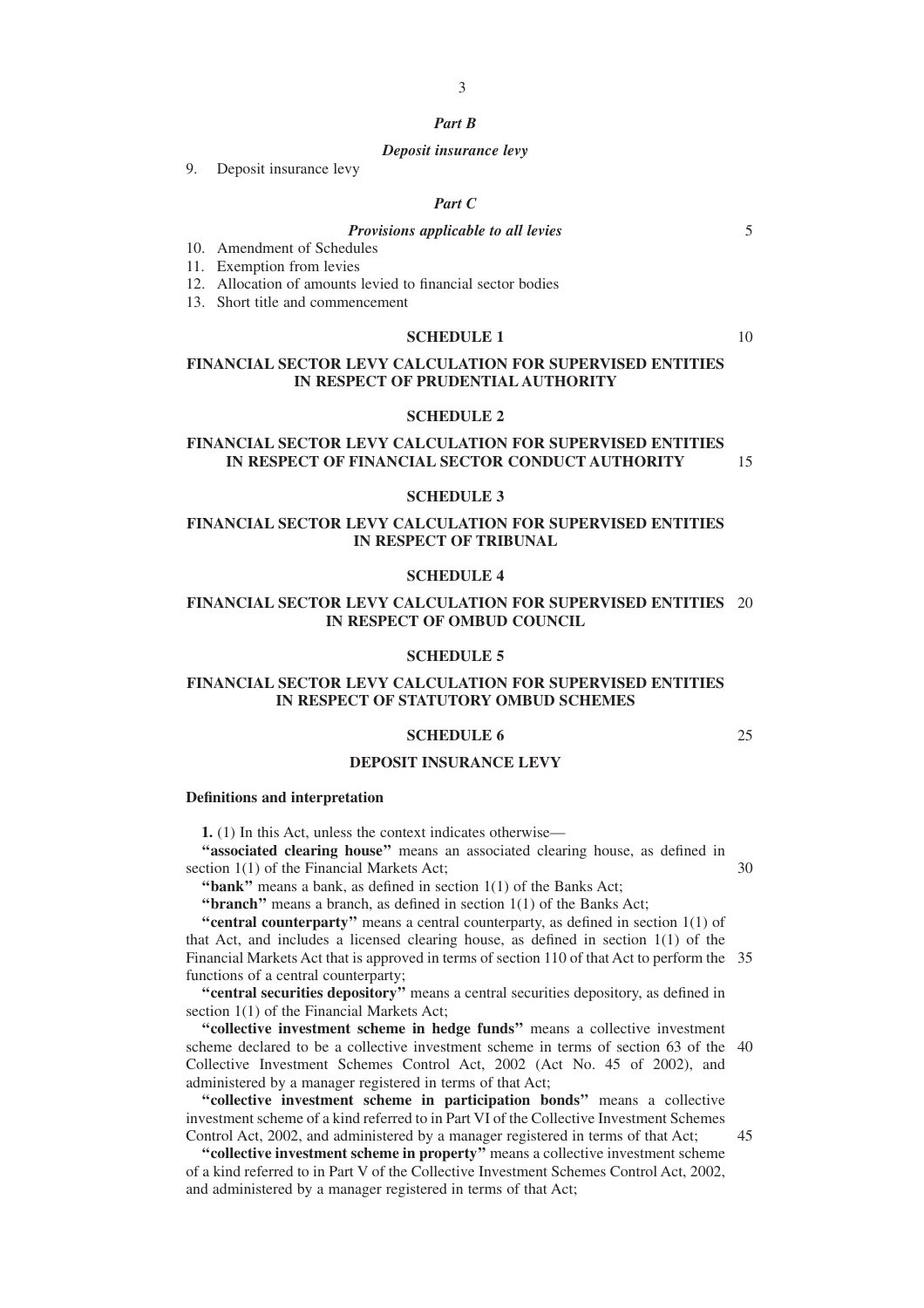**''collective investment scheme in securities''** means a collective investment scheme of a kind referred to in Part IV of the Collective Investment Schemes Control Act, 2002, and administered by a manager registered in terms of that Act;

**''co-operative bank''** means a co-operative bank, as defined in section 1(1) of the Co-operative Banks Act, 2007 (Act No. 40 of 2007);

"covered deposit" means a covered deposit, as defined in section 1(1) of the Financial Sector Regulation Act;

**''credit rating agency''** means a credit rating agency, as defined in section 1(1) of the Credit Rating Services Act, 2012 (Act No. 24 of 2012);

**"deposit insurance levy"** means the levy imposed under section 9(1);

**''exchange''** means an exchange, as defined in section 1(1) of the Financial Markets Act;

**''Financial Markets Act''** means the Financial Markets Act, 2012 (Act No. 19 of 2012);

**"financial sector levy"** means the levy imposed under section 2(1);

**''Financial Sector Regulation Act''** means the Financial Sector Regulation Act, 2017 (Act No. 9 of 2017);

**''financial services provider''** means a financial services provider, as defined in section 1(1) of the Financial Advisory and Intermediary Services Act, 2002 (Act No. 37 of 2002), and a reference to a specific category of financial services provider means the 20 category determined in terms of section 6A of that Act;

**''foreign collective investment scheme''** means a collective investment scheme of the type referred to in Part VIII of the Collective Investment Schemes Control Act, 2002;

**''independent clearing house''** means an independent clearing house, as defined in section 1(1) of the Financial Markets Act;

**''Insurance Act''** means the Insurance Act, 2017 (Act No. 18 of 2017);

"insurer" means an insurer as defined in section 1(1) of the Insurance Act;

**''levy period''** means the period stipulated in section 6;

**''levy year''** means the period stipulated in section 5;

"life insurer" means an insurer conducting life insurance business, as defined in 30 section 1(1) of the Insurance Act;

**''Lloyd's''** means the association of persons generally known as Lloyd's, which is incorporated by the Lloyd's Act of 1871 (34 Vict. C21), passed by the Parliament of the United Kingdom of Great Britain and Northern Ireland;

**"member"** means a member of the Corporation, in accordance with section 166AG 35 of the Financial Sector Regulation Act;

**''microinsurer''** means an insurer conducting microinsurance business, as defined in section 1(1) of the Insurance Act;

**''mutual bank''** means a mutual bank, as defined in section 1(1) of the Mutual Banks Act, 1993 (Act No. 124 of 1993);

**''non-life insurer''** means an insurer conducting non-life insurance business, as defined in section 1(1) of the Insurance Act;

**''occupational fund''** means a fund, as defined in section 1(1) of the Pension Funds Act, 1956 (Act No. 24 of 1956), and established by an employer, as defined in section 1(1) of that Act, for the benefit of its employees;

**''Office of the Ombud for Financial Services Providers''** means the Office established in terms of section 20(1) of the Financial Advisory and Intermediary Services Act, 2002;

**''Office of the Pension Funds Adjudicator''** means the Office established in terms of section 30B of the Pension Funds Act, 1956;

**"over-the-counter derivative provider"** means an over-the-counter derivative provider declared by the Minister as a regulated person in terms of section 5(1)*(b)* of the Financial Markets Act;

**''pension fund''** means a pension fund organisation, as defined in section 1(1) of the Pension Funds Act, 1956;

**''pension fund administrator''** means an administrator, as defined in section 1(1) of the Pension Funds Act, 1956;

**''pension preservation fund''** means a pension preservation fund, as defined in section 1(1) of the Pension Funds Act, 1956;

"**provident preservation fund**" means a provident preservation fund, as defined in 60 section 1(1) of the Pension Funds Act, 1956;

**''reinsurer''** means a reinsurer, as defined in section 1(1) of the Insurance Act;

5

10

15

25

45

50

55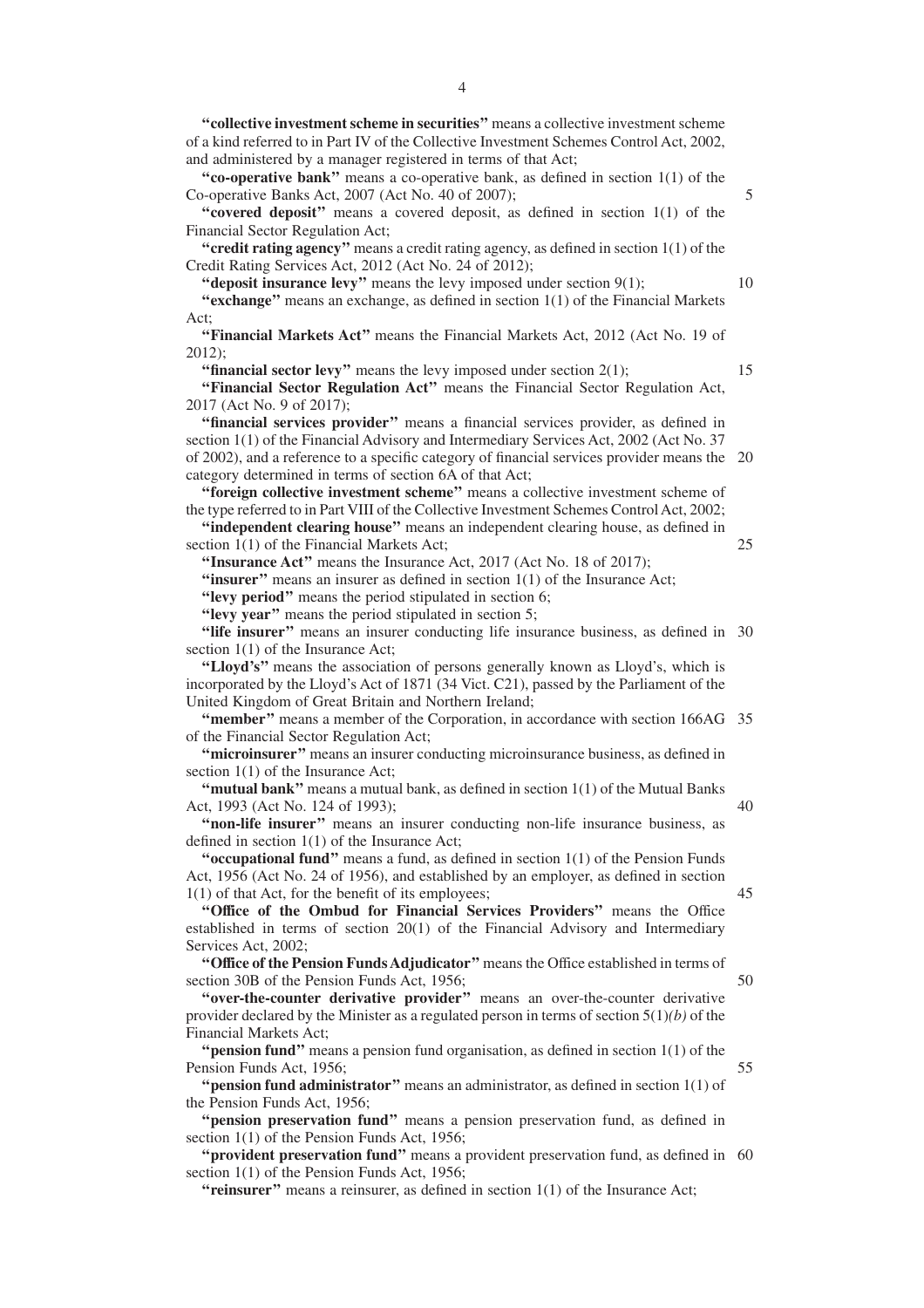**"representative"** means a representative, as defined in section 1(1) of the Financial Advisory and Intermediary Services Act, 2002;

**''retirement annuity fund''** means a retirement annuity fund, as defined in section 1(1) of the Pension Funds Act, 1956;

**''Road Accident Fund''** means the fund established by section 2(1) of the Road Accident Fund Act, 1996 (Act No. 56 of 1996); 5

**"special levy"** means the levy imposed under section 2(2);

**''supervised entity''** means a financial institution envisaged in paragraph *(a)* of the definition of ''supervised entity'' in section 1(1) of the Financial Sector Regulation Act; and

"trade repository" means a trade repository, as defined in section 1(1) of the Financial Markets Act.

(2) Unless the context indicates otherwise, words and expressions not defined in subsection (1) and that have been defined in the Financial Sector Regulation Act have the meaning ascribed to them in that Act.

(3) The Schedules to this Act apply in relation to the supervised entities that are specified in item 1 of each Schedule.

#### *Part A*

#### *Financial sector levy and special levy*

#### **Imposition of levies**

**2.** (1) A levy, known as the financial sector levy, must be charged and paid in accordance with section 3.

(2) In addition to the financial sector levy imposed under subsection (1), a special levy must be charged and paid in accordance with section 8.

#### **Supervised entities subject to financial sector levy**

**3.** A supervised entity is liable to pay the financial sector levy in an amount determined in terms of section 4, in respect of each levy year or levy period, in relation to that supervised entity.

#### **Amount and payment of financial sector levy**

**4.** (1) *(a)* The financial sector levy payable by a supervised entity to the Financial 30 Sector Conduct Authority, as contemplated in section 237(3A)*(a)* of the Financial Sector Regulation Act, read with section  $246(2)(a)$  of that Act, in respect of a levy year or levy period, is an amount equal to the sum of the amounts specified in or calculated in accordance with Schedules 2 to 5, in relation to that supervised entity.

*(b)* The financial sector levy payable by a supervised entity to the Prudential Authority 35 and collected by the Reserve Bank, as contemplated in section 237(3A)*(b)* of the Financial Sector Regulation Act, read with section 246(2)*(b)* of that Act in respect of a levy year or levy period, is an amount equal to the sum of the amounts specified in or calculated in accordance with Schedule 1, in relation to that supervised entity.

(2) The amount specified in each Schedule is determined by matching a supervised 40 entity with a type of supervised entity listed in the column ''Type of supervised entity'' in the Table in each Schedule and applying the formula in the corresponding line of the column ''Formula'' in the Table.

(3) The amount determined in terms of subsection (2) must not exceed the amount stipulated in the corresponding line of the column ''Maximum'' for the levy year or levy 45 period, as may be applicable in the Table, in that Schedule.

(4) *(a)* A supervised entity must, in respect of a levy year, pay the amount specified in each Schedule in the number of payments indicated in the corresponding line of the column ''Number of payments during a levy year'' in the Table in that Schedule.

(b) Where, in a Schedule, the "number of payments during a levy year" is indicated 50 as ''one'', a supervised entity must make a single payment in respect of the levy year.

*(c)* Where, in a Schedule, the ''number of payments during a levy year'' is indicated as ''four'', a supervised entity must make a payment in respect of each levy period.

(5) The amount indicated as ''maximum'' applies in respect of the—

*(a)* levy year, where the ''number of payments during a levy year'' is indicated as 55"one";

10

15

25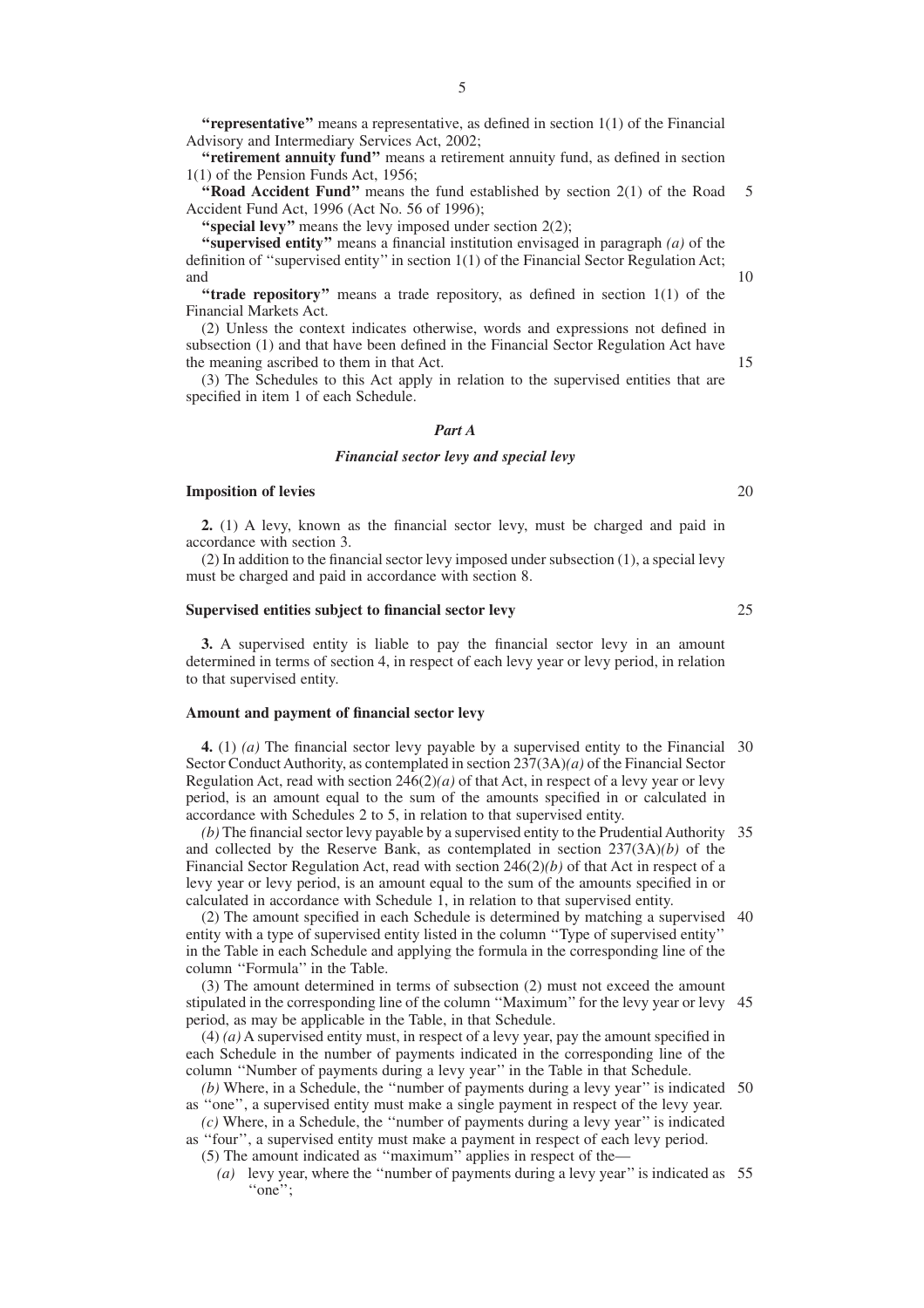- 6
- *(b)* levy period, where the ''number of payments during a levy year'' is indicated as ''four''.

(6) In the case of a part of a levy year or a levy period referred to in section 7, the amount of the levy payable for that part of a levy year or a levy period must be determined by applying, to the amount that would be payable for a full levy year or a levy period, as the case may be, the ratio of the number of days in that part of a levy year or a levy period to the number of days in a full levy year or a levy period, described in sections 5 and 6, respectively. 5

#### **Levy year**

**5.** A levy year is the period from 1 April in each year to 31 March in the immediately 10 succeeding year.

#### **Levy period**

**6.** A levy period is one of the following periods in each year:

- *(a)* 1 April to 30 June;
- *(b)* 1 July to 30 September;
- *(c)* 1 October to 31 December; or
- *(d)* 1 January to 31 March.

#### **Apportionment**

**7.** (1) If a provision of this Act comes into operation after the commencement of a levy year or a levy period, a part of a levy year or a levy period must apply from the 20 commencement of that provision to the end of the levy year or the levy period, as may be applicable.

(2) Where a supervised entity is licensed after the commencement of a levy year or a levy period, a part of a levy year or a levy period must apply from the date of licensing to the end of the levy year or the levy period, as may be applicable.

(3) Where the licence of a supervised entity is withdrawn or cancelled during a levy year or a levy period for whatever reason, a part of a levy year or a levy period must apply from the beginning of the relevant levy year or levy period to the date on which the licence is withdrawn or cancelled.

### **Special levy**

**8.** (1) A supervised entity must pay the special levy, determined in terms of subsection (2), in respect of the first two levy years immediately following the date of the commencement of this Act.

(2) *(a)* The special levy in respect of a levy year or a levy period, or part of a levy year or a levy period, that is payable to the Financial Sector Conduct Authority, as 35 contemplated in section 237(3A)*(a)* of the Financial Sector Regulation Act, read with section  $246(2)(a)$  of that Act, is an amount equal to 7.5 per cent of the amount of the financial sector levy payable by that supervised entity in respect of Schedules 2 to 5, determined in terms of section 4 in respect of that levy year or levy period, or part of a levy year or a levy period.

*(b)* The special levy in respect of a levy year or a levy period, or part of a levy year or a levy period, that is payable to the Prudential Authority and collected by the Reserve Bank, as contemplated in section 237(3A)*(b)* of the Financial Sector Regulation Act, read with section 246(2)*(b)* of that Act, is an amount equal to 7.5 per cent of the amount of the financial sector levy payable by that supervised entity in respect of Schedule 1, 45 determined in terms of section 4 in respect of that levy year or levy period, or part of a levy year or a levy period.

#### *Part B*

#### *Deposit insurance levy*

#### **Deposit insurance levy**

**9.** (1) A levy, known as the deposit insurance levy, must be charged and paid in accordance with this Act, for the benefit of the Corporation.

15

30

25

40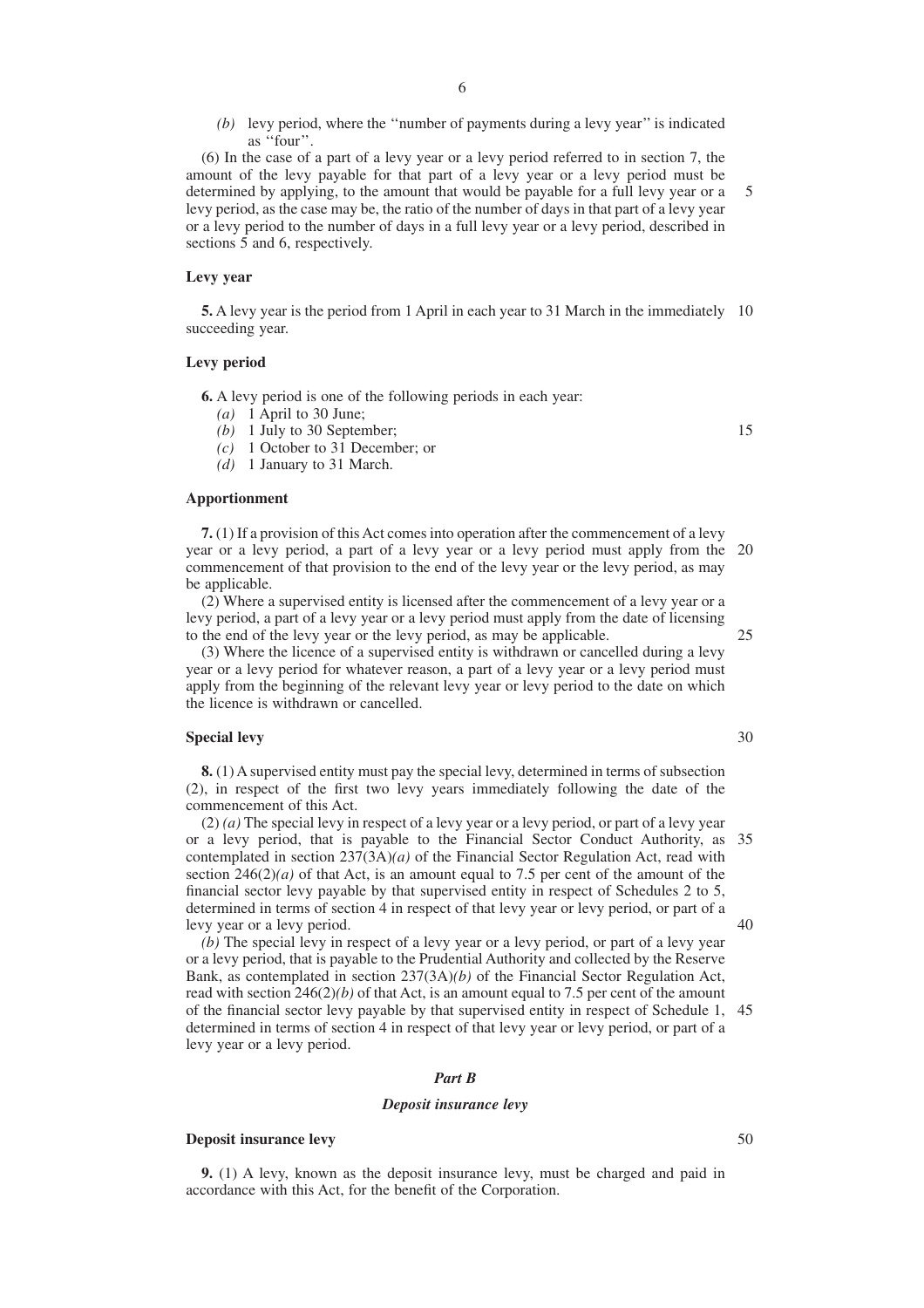(2) The deposit insurance levy is payable by each member.

(3) The amount of the deposit insurance levy payable by each member in respect of a levy period from 1 April in each year to 31 March in the immediately succeeding year is determined in accordance with Schedule 6 to this Act.

(4) Where an entity becomes a member during a levy period or ceases to be a member during a levy period, the levy payable must be proportional to the remainder of the levy period during which the entity is a member or ceases to be a member. 5

#### *Part C*

#### *Provisions applicable to all levies*

#### **Amendment of Schedules**

**10.** (1) *(a)* The Minister may, with the concurrence of the financial sector body concerned, amend a Schedule, either by submitting an amended Schedule to Parliament for approval, or in accordance with subsection (4).

*(b)* Parliament must approve, adopt amendments to or reject an amended Schedule within three months of the date of tabling of the amended Schedule.

*(c)* If Parliament does not approve, adopt amendments to or reject the amended Schedule within three months of the date of tabling—

(i) the Minister may publish the amended Schedule in the *Gazette*; and

(ii) the amended Schedule takes effect from the date of publication in the *Gazette*.

*(d)* Section 13 of the Money Bills and Related Matters Act, 2009 (Act No. 9 of 2009), 20 applies in relation to the consideration by Parliament of an amended Schedule that is tabled for approval.

*(e)* If Parliament approves or adopts amendments to the amended Schedule as tabled, the Schedule approved or adopted by Parliament must then be published by the Minister in the *Gazette*, and the Schedule takes effect on the date of publication in the *Gazette*. 25 (2) The Minister may make an amendment under subsection (1)—

*(a)* to give effect to a proposal for levies made by the financial sector body referred to in paragraphs *(b)* to *(h)* of the definition of ''financial sector body'' in section 1(1) of the Financial Sector Regulation Act (in respect of Schedules 2 to 6) or the Prudential Authority (in respect of Schedule 1), as contemplated in section 239(2) of the Financial Sector Regulation Act, and which proposal has been submitted to the Minister in terms of section 239(5) of that Act; 30

*(b)* to specify the meaning of any terms contained in the Schedule;

- *(c)* to provide for a levy for a financial institution designated under section 2(2) of the Financial Sector Regulation Act, or which becomes a supervised entity as 35 a result of an amendment to the Financial Sector Regulation Act or another financial sector law, or the enactment of a new financial sector law;
- *(d)* to align the Schedule with the categories of supervised entities and activities that are regulated in terms of the Financial Sector Regulation Act or another financial sector law; or
- *(e)* to align references in the Schedule with the definition of ''financial sector body'' in section 1(1) of the Financial Sector Regulation Act.

(3) An amendment envisaged in terms of this section includes the substitution, insertion or repeal of a Schedule or part of a Schedule.

(4) *(a)* A Schedule may be amended by the Minister by notice in the *Gazette* to give 45 effect to an increase referred to in paragraph *(b)*, and does not require submission to Parliament for approval, but a copy of the notice must be tabled in Parliament for information purposes.

*(b)* In accordance with paragraph *(a)*, the levies in the Schedules to this Act must be increased by the arithmetic mean of the Consumer Price Index as published by Statistics 50 South Africa in the preceding calendar year, unless the Minister by notice in the *Gazette*, determines that there must be no increase or an increase less than that annual rate of increase.

*(c)* An amended Schedule referred to in paragraph *(a)* takes effect on the date of publication of the notice in the *Gazette.*

#### **Exemption from levies**

**11.** (1) *(a)* The Financial Sector Conduct Authority may, in writing, on application by a supervised entity, exempt a supervised entity from the payment of all or a part of the

10

15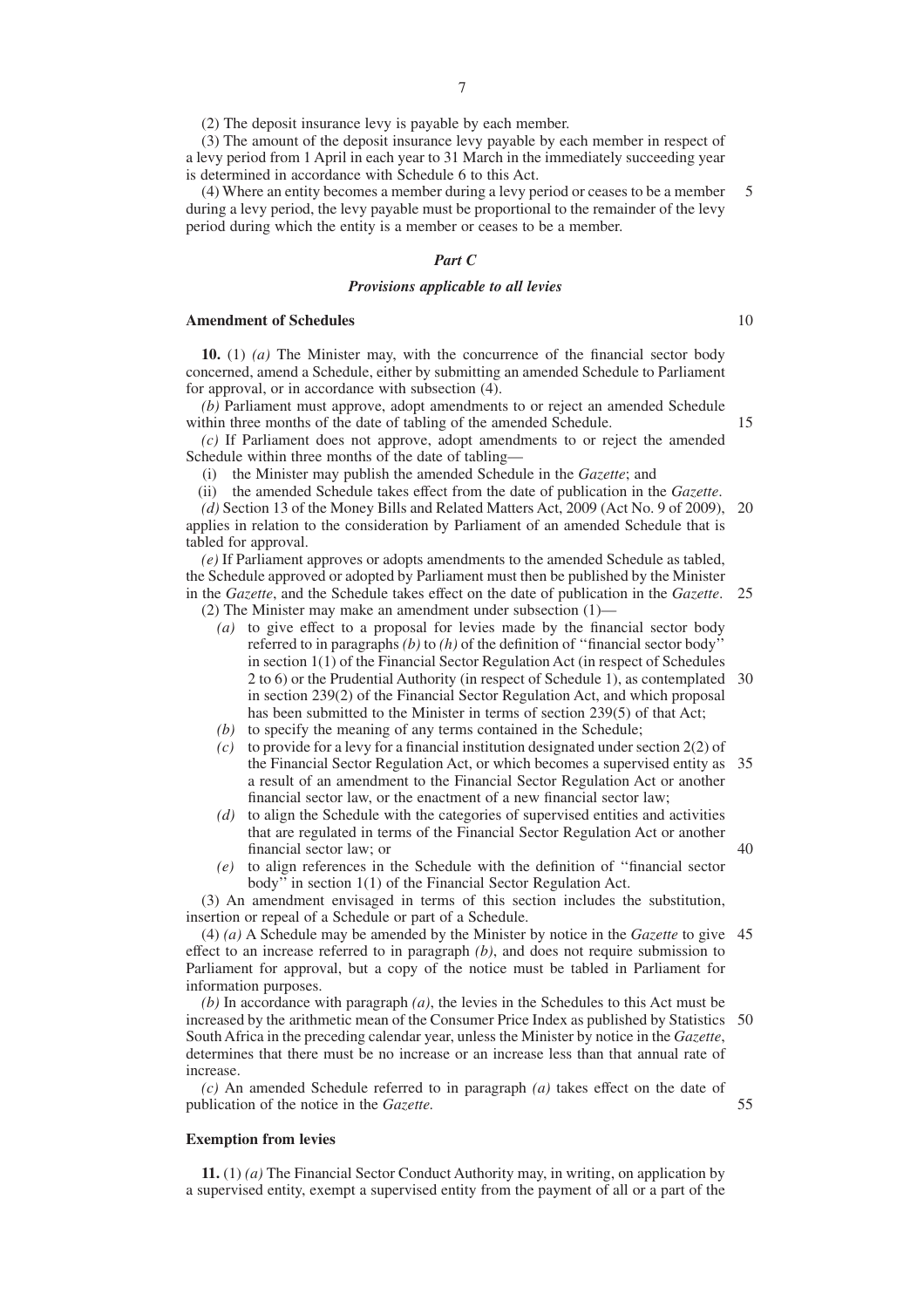financial sector levy specified in Schedules 2 to 5, or the special levy referred to in section 8(2)*(a)*, in respect of a levy year or a part of a levy year.

*(b)* The Prudential Authority may, in writing, on application by a supervised entity, exempt a supervised entity from the payment of all or a part of the financial sector levy specified in Schedule 1, or the special levy referred to in section 8(2)*(b)*, in respect of a levy year or a part of a levy year. 5

*(c)* The Corporation may, in writing, on application by a member, exempt a member from the payment of all or part of the deposit insurance levy specified in Schedule 6, in respect of the period referred to in section 9(3), or a part of that period.

(2) A supervised entity or a member must, in the application referred to in subsection 10 (1), provide the information that the Financial Sector Conduct Authority, the Prudential Authority or the Corporation, as the case may be, may determine, in the form and manner so determined.

(3) The Financial Sector Conduct Authority, the Prudential Authority or the Corporation, as the case may be, may only exempt a supervised entity or a member if the 15 Financial Sector Conduct Authority, the Prudential Authority or the Corporation is satisfied that the exemption from the financial sector levy, the special levy or the deposit insurance levy—

- *(a)* will alleviate undue financial or other hardship or prejudice to the supervised entity or member, or financial customers due to circumstances outside the 20 control of that supervised entity or member;
- *(b)* is not contrary to the public interest;
- *(c)* is necessary for—
	- (i) developmental, financial inclusion and transformation objectives to facilitate progressive or incremental compliance with the Financial 25 Sector Regulation Act or a financial sector law; or
	- (ii) other reasons that may contribute to the achievement of the objects of Financial Sector Regulation Act; and
- *(d)* is necessary to facilitate the affordability of the financial sector levy, the special levy for the supervised entity or the affordability of the deposit 30 insurance levy for the member.

(4) The Financial Sector Conduct Authority, the Prudential Authority and the Corporation must publish, in accordance with the requirements under the Financial Sector Regulation Act, each exemption that is issued by them under this section.

# **Allocation of amounts levied to financial sector bodies**

**12.** (1) The Financial Sector Conduct Authority must allocate to a financial sector body, referred to in paragraphs *(b)* to *(f)* of the definition of ''financial sector body'' in section 1(1) of the Financial Sector Regulation Act, the amounts received by the Financial Sector Conduct Authority and paid into the account referred to in section 246(2) of the Financial Sector Regulation Act, in respect of supervised entities liable to 40 pay the financial sector levy and the special levy for the levy year or levy period.

(2) *(a)* The financial sector levy amount that must be allocated by the Financial Sector Conduct Authority to the—

- (i) Financial Sector Conduct Authority, is the amount determined in accordance with section 4, in respect of Schedule 2;
- (ii) Tribunal, is the amount determined in accordance with section 4, in respect of Schedule 3;
- (iii) Ombud Council, is the amount determined in accordance with section 4, in respect of Schedule 4; and
- (iv) Office of the Pension Funds Adjudicator and the Office of the Ombud for 50 Financial Services Providers, is the amount determined in accordance with section 4, in respect of Schedule 5.

*(b)* The financial sector levy amount that is collected by the Reserve Bank and allocated to the Prudential Authority, is the sum of the amounts payable by supervised entities to the Prudential Authority, referred to in section 4(1)*(b)*.

(3) *(a)* The special levy amount that must be allocated by the Financial Sector Conduct Authority in respect of each financial sector body, referred to in subsection (1), is an amount equal to 7.5 per cent of the financial sector levy amount allocated to that financial sector body in terms of subsection (2)*(a)*.

35

45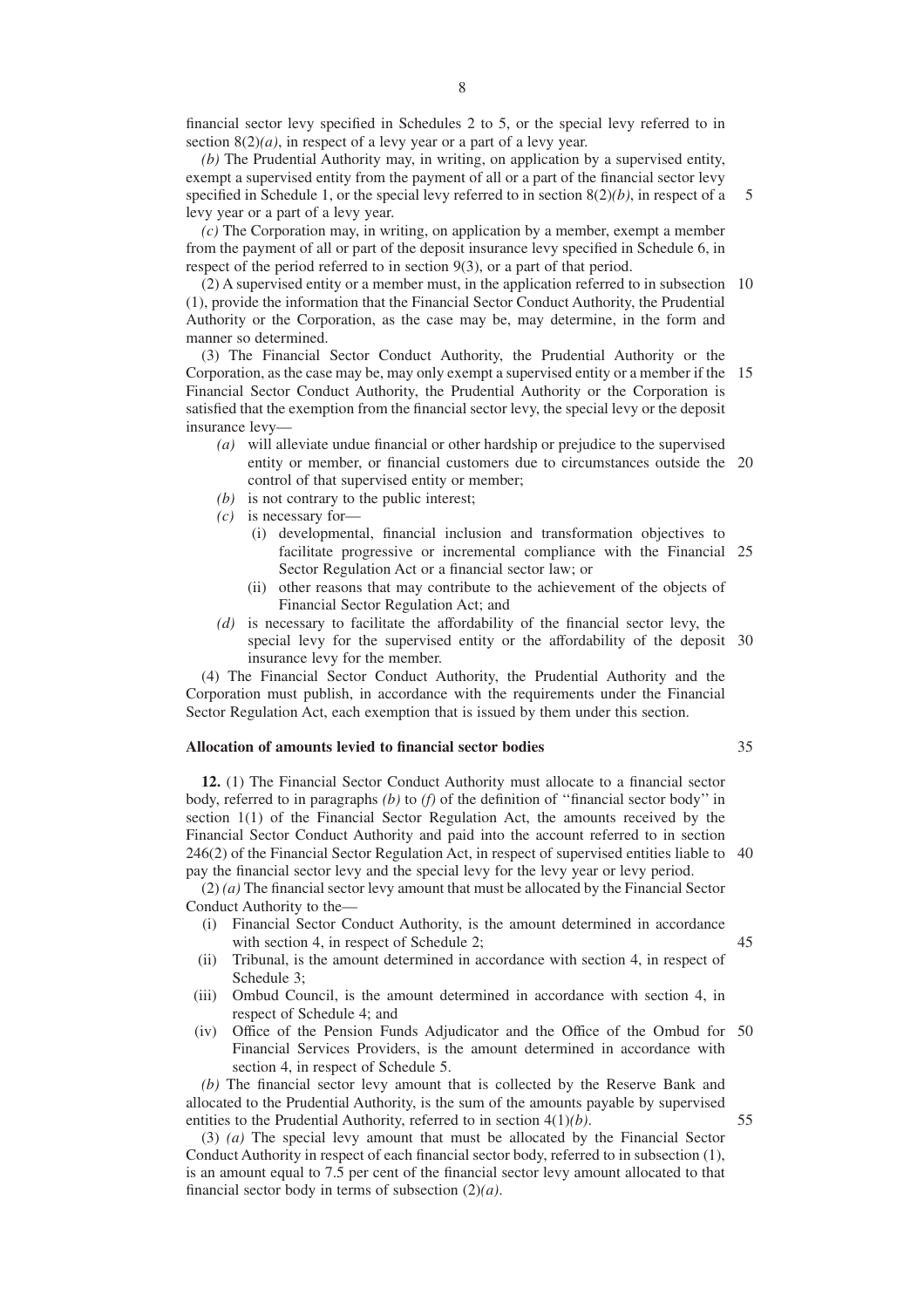*(b)* The special levy amount that is collected by the Reserve Bank and allocated to the Prudential Authority is the sum of the amounts payable by supervised entities to the Prudential Authority, referred to in section 8(2)*(b)*.

(4) The deposit insurance levy amount that is collected by the Reserve Bank and allocated to the Corporation is the sum of the amounts payable by members to the Corporation, referred to in section 9. 5

(5) *(a)* Interest on unpaid financial sector levy, special levy or deposit insurance levy amounts must be determined in accordance with section 244 of the Financial Sector Regulation Act.

*(b)* Interest on unpaid amounts payable by supervised entities, referred to in 10 subsections  $(2)(a)$  and  $(3)(a)$ , must be allocated by the Financial Sector Conduct Authority to the financial sector body, referred to in subsections (2)*(a)* and (3)*(b)*, to whose allocation the interest on unpaid financial sector levy or special levy amounts relates.

*(c)* Interest on unpaid amounts payable by supervised entities, referred to in 15 subsections (2)*(b)* and (3)*(b)*, that is collected by the Reserve Bank, must be allocated to the Prudential Authority.

*(d)* Interest on unpaid amounts payable by members, referred to in subsection (4), that is collected by the Reserve Bank, must be allocated to the Corporation.

#### **Short title and commencement**

20

**13.** (1) This Act is called the Financial Sector and Deposit Insurance Levies Act, 2022, and comes into effect on a date determined by the Minister by notice in the *Gazette*.

(2) Different dates may be determined by the Minister in respect of the coming into effect of different provisions of this Act.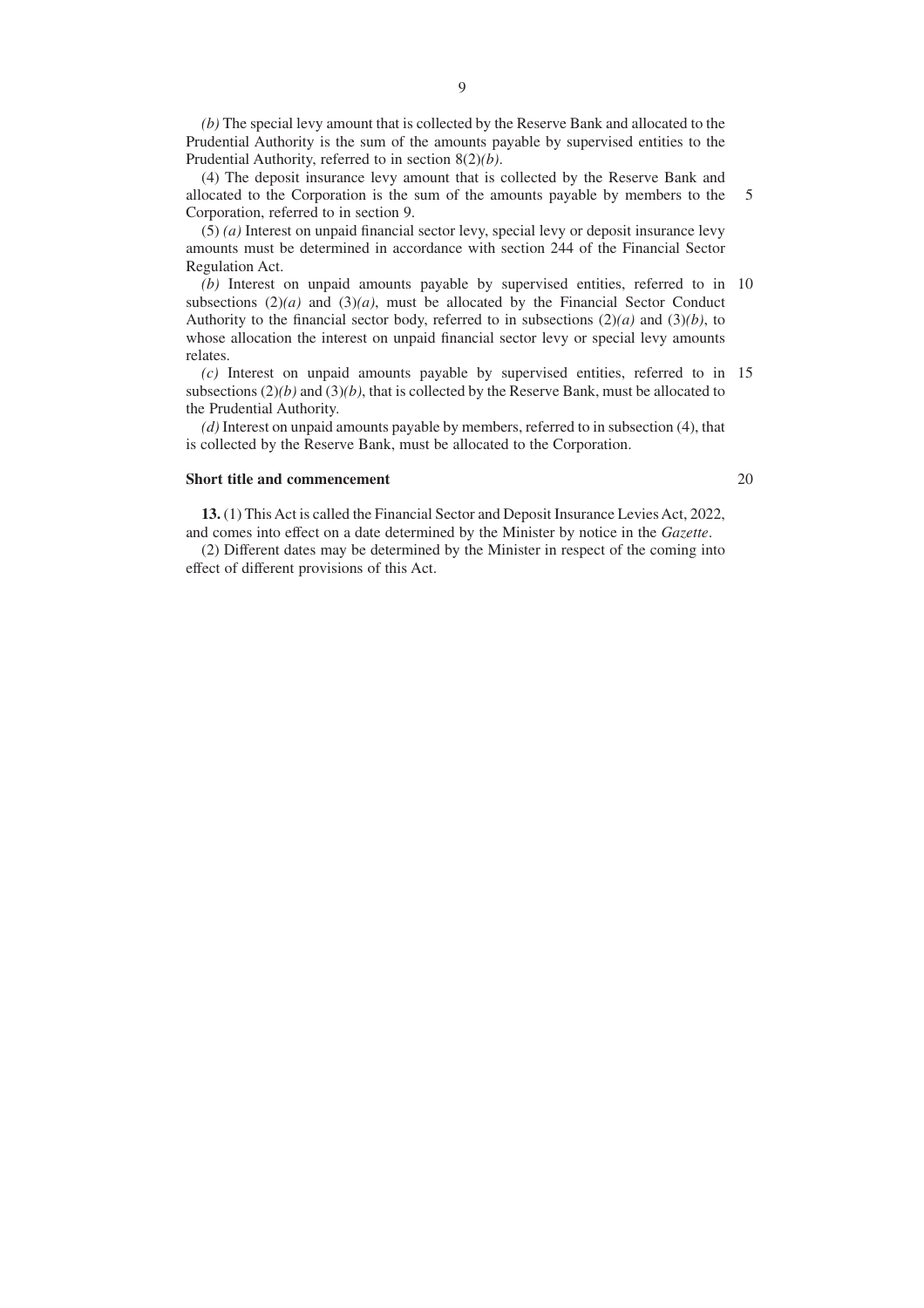# **FINANCIAL SECTOR LEVY CALCULATION FOR SUPERVISED ENTITIES IN RESPECT OF PRUDENTIAL AUTHORITY**

*(Section 4(1)(b))*

#### **Application**

**1.** Table A must be applied to calculate the levy payable by a supervised entity that is—

- *(a)* a bank or a branch;
- *(b)* a co-operative bank;
- *(c)* a mutual bank;
- *(d)* a non-life insurer;
- *(e)* a life insurer;
- *(f)* Lloyd's;
- *(g)* a microinsurer;
- *(h)* an exchange;
- *(i)* a central securities depository;
- *(j)* an independent clearing house;
- $(k)$  an associated clearing house;
- *(l)* a central counterparty;
- *(m)* an external central counterparty;
- *(n)* a trade repository;
- *(o)* an external trade repository;
- *(p)* an over-the-counter derivative provider; or
- *(q)* the Road Accident Fund.

# **Alleviation of double levy payment in respect of clearing house**

**2.** A clearing house that is approved in terms of section 110(6) of the Financial Markets Act to perform the functions of a central counterparty is liable to pay the levy applicable to a central counterparty, but is not liable to pay the levy applicable to an associated clearing house or an independent clearing house.

#### **Levy payment in respect of reinsurer**

- **3.** A reinsurer that is licensed under the Insurance Act for—
	- *(a)* non-life insurance business only, must pay the levy as if that reinsurer was a non-life insurer;
	- *(b)* life insurance business, must pay the levy as if that reinsurer was a life insurer; or
	- *(c)* both life insurance business and non-life insurance business, must pay the levy separately for the life insurance business and non-life insurance business.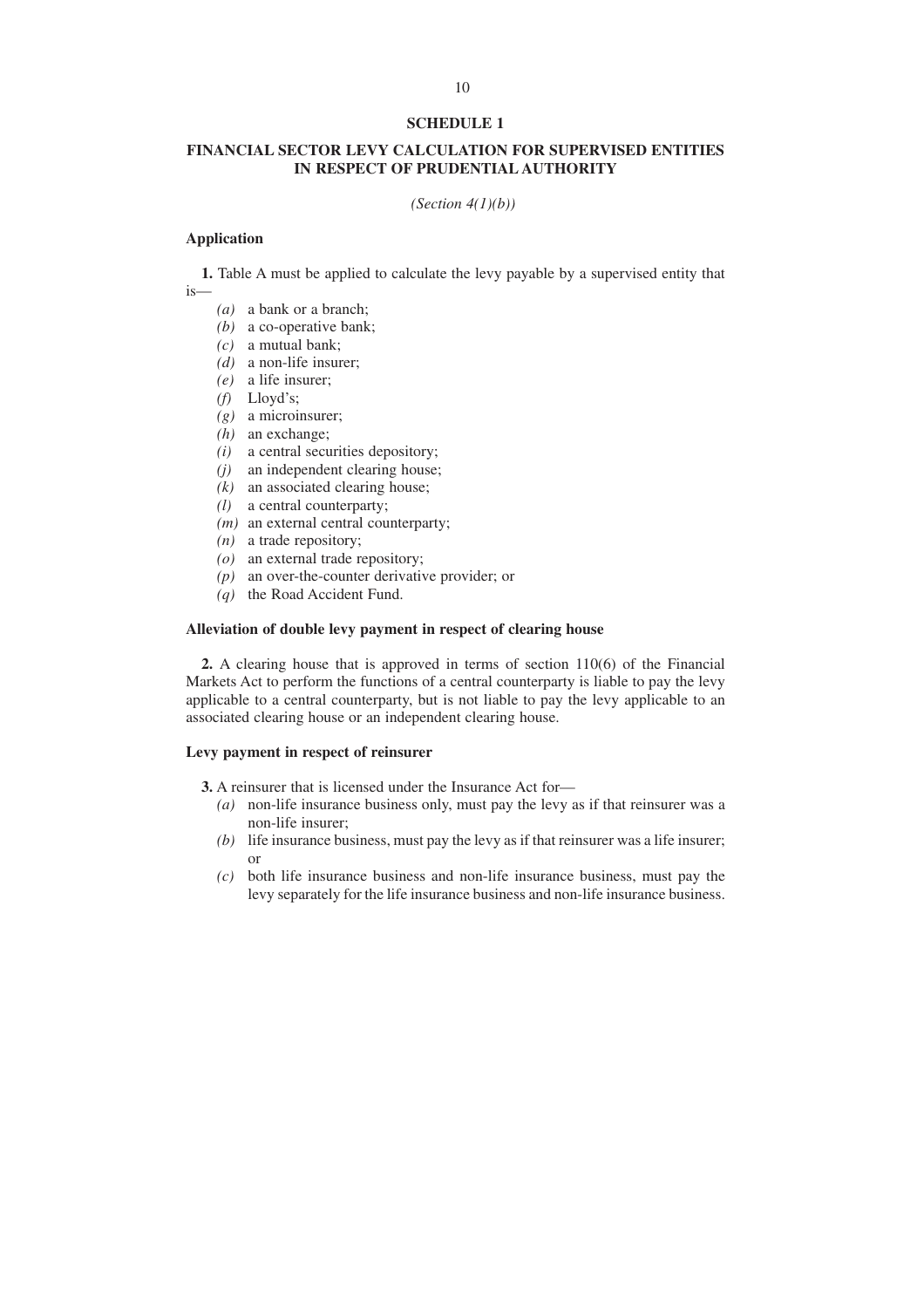**TABLE A**

| Type of<br>supervised<br>entity | Number of<br>payments<br>per levy<br>year | <b>Base</b><br>Amount<br>(Rands) | Variable<br>Amount(s)<br>(Rands) | <b>Description</b><br>of variable                                                                                                                                                                                                                                                                                                              | Formula                                                                                                                       | <b>Maximum</b><br>(Rands) |
|---------------------------------|-------------------------------------------|----------------------------------|----------------------------------|------------------------------------------------------------------------------------------------------------------------------------------------------------------------------------------------------------------------------------------------------------------------------------------------------------------------------------------------|-------------------------------------------------------------------------------------------------------------------------------|---------------------------|
| Bank or<br>branch               | One                                       | 50 000                           | $0.01062\%$ x<br>А               | $A = total$<br>liabilities as<br>at 30 June of<br>the preceding<br>levy year as<br>reported in<br>the BA100,<br>or total<br>liabilities as<br>reported in<br>the previous<br>financial<br>statements<br>published in<br>terms of the<br>International<br>Financial<br>Reporting<br><b>Stardards</b><br>$(IFRS)$ (if<br>first not<br>available) | $Levy = Base$<br>$amount +$<br>Variable<br>Amount                                                                             | 45 000 000                |
| Co-operative<br>bank            | One                                       | 1 000                            | $0.005\%$ x A                    | $A = total$<br>liabilities as<br>at 30 June of<br>the preceding<br>levy year as<br>reported in<br>terms of sec-<br>tion 22 of the<br>Co-operative<br>Banks Act,<br>2007, or total<br>liabilities as<br>reported in<br>previous fi-<br>nancial state-<br>ments (if first<br>not available)                                                      | $Levy = Base$<br>amount +<br>Variable<br>amount<br>No levy is<br>charged if A<br>does not<br>exceed<br>R <sub>2</sub> 000 000 | 5 0 0 0                   |
| Mutual bank                     | One                                       | 2 0 0 0                          | $0.005\%$ x A                    | $A = total$<br>liabilities as<br>at 30 June of<br>the preceding<br>levy year as<br>reported in<br>terms of<br>DI 100 or<br>total liabili-<br>ties as re-<br>ported in<br>previous<br>financial<br>statements<br>published in<br>terms of the<br>IFRS (if first<br>not available)                                                               | $Levy = Base$<br>amount +<br>Variable<br>Amount<br>No levy is<br>charged if A<br>does not<br>exceed<br>R <sub>3</sub> 000 000 | 500 000                   |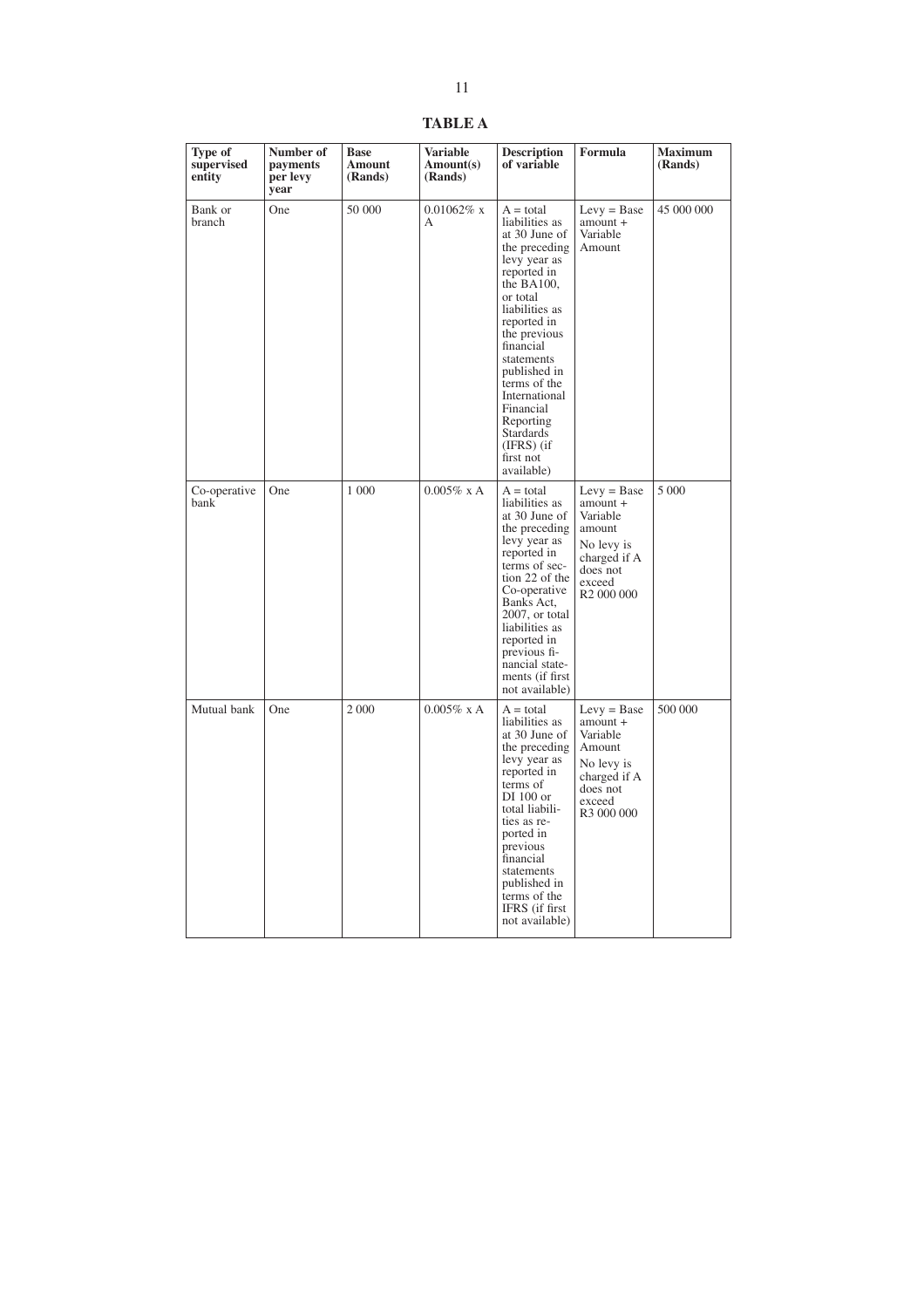| Type of<br>supervised<br>entity    | Number of<br>payments<br>per levy<br>year | <b>Base</b><br><b>Amount</b><br>(Rands) | <b>Variable</b><br>Amount(s)<br>(Rands)        | <b>Description</b><br>of variable                                                                                                                                                                                                                                                                                                                                                                                                         | Formula                                         | <b>Maximum</b><br>(Rands) |
|------------------------------------|-------------------------------------------|-----------------------------------------|------------------------------------------------|-------------------------------------------------------------------------------------------------------------------------------------------------------------------------------------------------------------------------------------------------------------------------------------------------------------------------------------------------------------------------------------------------------------------------------------------|-------------------------------------------------|---------------------------|
| Non-life<br>Insurer and<br>Lloyd's | One                                       | 12 500                                  | $V1 = 0.155\%$<br>x B<br>$V2 = 0.047\%$<br>x C | $B = Gross$<br>written pre-<br>miums below<br>R60 million                                                                                                                                                                                                                                                                                                                                                                                 | $Levy = Base$<br>$amount + V1$<br>$+V2$         | 15 000 000                |
|                                    |                                           |                                         |                                                | $C = Gross$<br>written pre-<br>miums above<br>R60 million                                                                                                                                                                                                                                                                                                                                                                                 |                                                 |                           |
|                                    |                                           |                                         |                                                | Gross written<br>premiums as<br>stated in the<br>most recent<br>annual Quan-<br>titative<br>Return Tem-<br>plate submit-<br>ted to the<br>Prudential<br>Authority in<br>respect of the<br>year preced-<br>ing the levy<br>vear, in ac-<br>cordance<br>with the pre-<br>scribed re-<br>quirements                                                                                                                                          |                                                 |                           |
| Life insurer                       | One                                       | 50 000                                  | $0.0025\%$ x D                                 | $D = \text{gross}$<br>best estimate<br>liabilities or<br>technical<br>provisions as<br>a whole, ad-<br>justed to an<br>absolute<br>value per line<br>of business<br>as reported in<br>the most re-<br>cent annual<br>Quantitative<br>Return Tem-<br>plate submit-<br>ted to the<br>Prudential<br>Authority in<br>respect of the<br>year preced-<br>ing the levy<br>year, in ac-<br>cordance<br>with the pre-<br>scribed re-<br>quirements | $Levy = Base$<br>amount +<br>Variable<br>amount | 30 000 000                |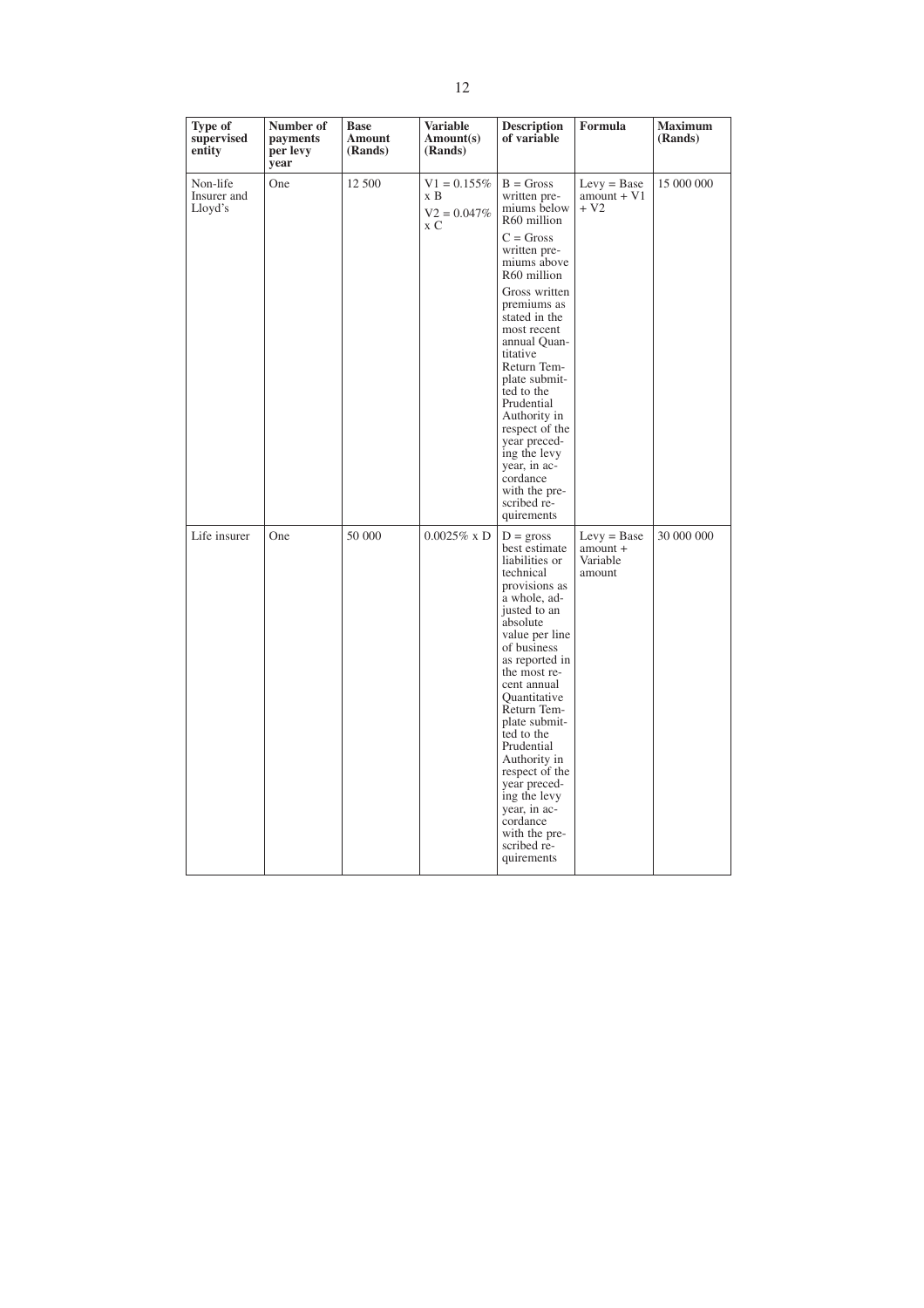| Type of<br>supervised<br>entity                                                                                                                                                                                  | Number of<br>payments<br>per levy<br>year | <b>Base</b><br>Amount<br>(Rands) | <b>Variable</b><br>Amount(s)<br>(Rands)              | <b>Description</b><br>of variable                                                                                                                                                                                                                                                                                                                                                                                                                                                                                                                                                                                                                                    | Formula                                         | <b>Maximum</b><br>(Rands) |
|------------------------------------------------------------------------------------------------------------------------------------------------------------------------------------------------------------------|-------------------------------------------|----------------------------------|------------------------------------------------------|----------------------------------------------------------------------------------------------------------------------------------------------------------------------------------------------------------------------------------------------------------------------------------------------------------------------------------------------------------------------------------------------------------------------------------------------------------------------------------------------------------------------------------------------------------------------------------------------------------------------------------------------------------------------|-------------------------------------------------|---------------------------|
| Microinsurer<br>(life insur-<br>ance business<br>only, non-life<br>insurance<br>business<br>only, both<br>life insurance<br>business and<br>non-life in-<br>surance busi-<br>ness or<br>reinsurance<br>business) | One                                       | 5 000                            | $V1 =$<br>$0.1016\%$ x E<br>$V2 =$<br>$0.0308\%$ x F | $E = Gross$<br>written pre-<br>miums below<br>R60 million<br>as stated in<br>the most re-<br>cent annual<br>Quantitative<br>Return Tem-<br>plate submit-<br>ted to the<br>Prudential<br>Authority in<br>respect of the<br>year preced-<br>ing the levy<br>year, in ac-<br>cordance<br>with the pre-<br>scribed re-<br>quirements<br>$F = Gross$<br>written pre-<br>miums above<br>R60 million<br>as stated in<br>the most re-<br>cent annual<br>Quantitative<br>Return Tem-<br>plate submit-<br>ted to the<br>Prudential<br>Authority in<br>respect of the<br>year preced-<br>ing the levy<br>year, in ac-<br>cordance<br>with the pre-<br>scribed re-<br>quirements | $Levy = Base$<br>amount +<br>$V1+V2$            | 500 000                   |
| Exchange                                                                                                                                                                                                         | Four                                      | 50 000                           | $0.000023\%$ x<br>G                                  | $G =$ turnover<br>value of<br>trades for the<br>quarter pre-<br>ceding the<br>levy period                                                                                                                                                                                                                                                                                                                                                                                                                                                                                                                                                                            | $Levy = Base$<br>amount +<br>Variable<br>amount | 2 500 000                 |
| Central<br>securities<br>depository                                                                                                                                                                              | Four                                      | 100 000                          | $0.000006\%$ x<br>H                                  | $H = value of$<br>trades settled $\vert$ amount +<br>for the quar-<br>ter preceding<br>the levy pe-<br>riod                                                                                                                                                                                                                                                                                                                                                                                                                                                                                                                                                          | $Levy = Base$<br>Variable<br>amount             | 1 500 000                 |
| Independent<br>clearing<br>house                                                                                                                                                                                 | Four                                      | 100 000                          | $0.00012\%$ x I                                      | $I = value of$<br>trades<br>cleared for<br>the quarter<br>preceding the<br>levy period                                                                                                                                                                                                                                                                                                                                                                                                                                                                                                                                                                               | $Levy = Base$<br>amount +<br>Variable<br>amount | 1 500 000                 |
| Associated<br>clearing<br>house                                                                                                                                                                                  | Four                                      | 100 000                          | $0.000005\%$ x<br>J                                  | $J =$ value of<br>trades<br>cleared for<br>the quarter<br>preceding the<br>levy period                                                                                                                                                                                                                                                                                                                                                                                                                                                                                                                                                                               | $Levy = Base$<br>amount +<br>Variable<br>amount | 500 000                   |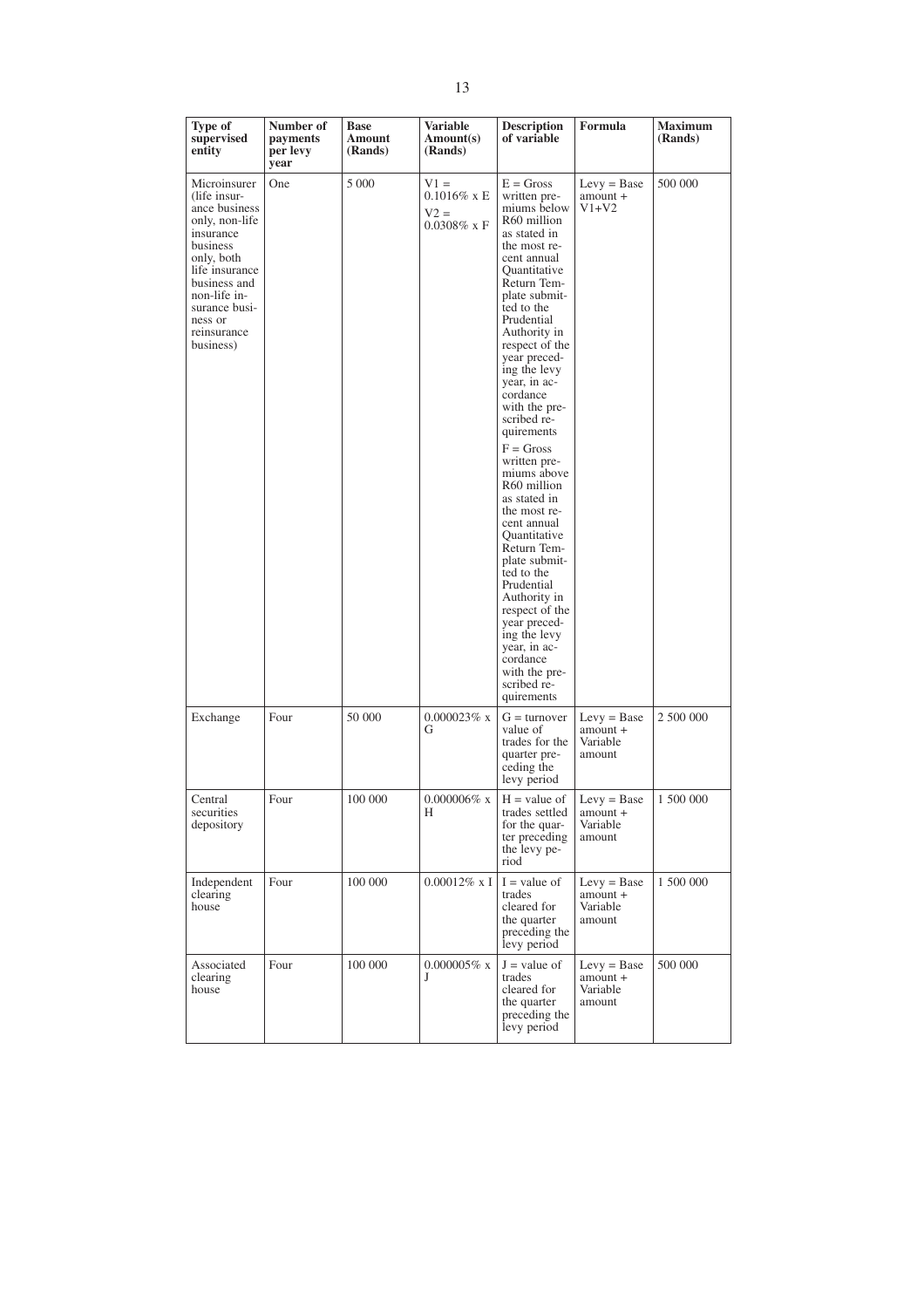| Type of<br>supervised<br>entity                    | Number of<br>payments<br>per levy<br>vear | <b>Base</b><br>Amount<br>(Rands) | <b>Variable</b><br>Amount(s)<br>(Rands) | <b>Description</b><br>of variable                                                      | Formula                                           | <b>Maximum</b><br>(Rands) |
|----------------------------------------------------|-------------------------------------------|----------------------------------|-----------------------------------------|----------------------------------------------------------------------------------------|---------------------------------------------------|---------------------------|
| Central<br>counterparty                            | Four                                      | 100 000                          | $0.00012\%$ x<br>K                      | $K =$ value of<br>trades<br>cleared for<br>the quarter<br>preceding the<br>levy period | $Levy = Base$<br>$amount +$<br>Variable<br>amount | 3 000 000                 |
| External<br>central<br>counterparty                | Four                                      | 100 000                          | <b>Not</b><br>applicable                |                                                                                        | $Levy = Base$<br>amount                           | <b>Not</b><br>applicable  |
| Trade<br>repository                                | Four                                      | 25 000                           | Not.<br>applicable                      |                                                                                        | $Levy = Base$<br>amount                           | <b>Not</b><br>applicable  |
| External<br>trade reposi-<br>tory                  | Four                                      | 25 000                           | <b>Not</b><br>applicable                |                                                                                        | $Levy = Base$<br>amount                           | <b>Not</b><br>applicable  |
| Over-the-<br>counter de-<br>rivative pro-<br>vider | One                                       | 50 000                           | <b>Not</b><br>applicable                |                                                                                        | $Levy = Base$<br>amount                           | <b>Not</b><br>applicable  |
| Road<br><b>AccidentFund</b>                        | One                                       | 100 000                          | <b>Not</b><br>applicable                |                                                                                        | $Levy = Base$<br>amount                           | <b>Not</b><br>applicable  |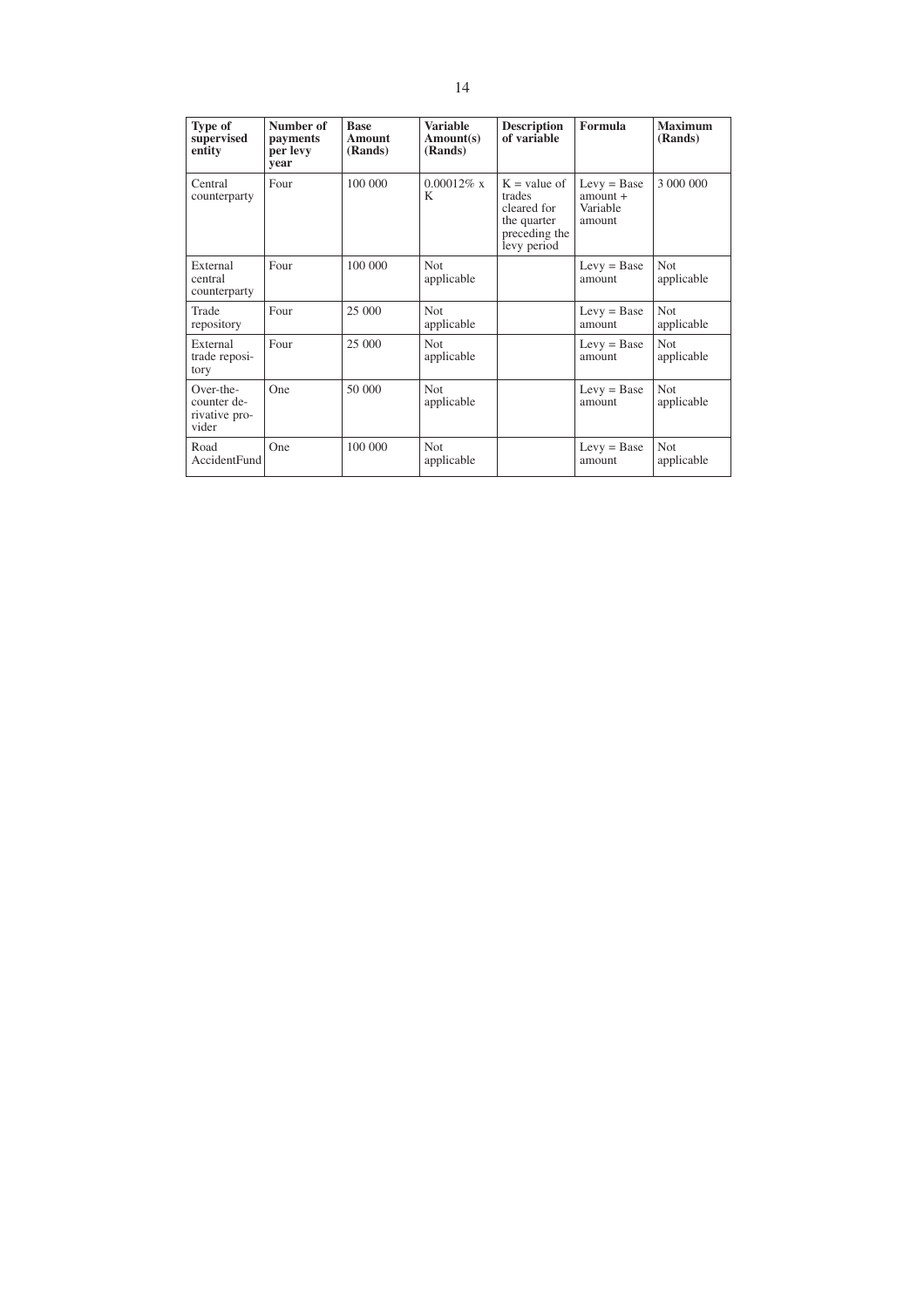## **FINANCIAL SECTOR LEVY CALCULATION FOR SUPERVISED ENTITIES IN RESPECT OF FINANCIAL SECTOR CONDUCT AUTHORITY**

*(Section 4(1)(a))*

#### **Application**

**1.** Table B must be applied to calculate the levy payable by a supervised entity that is—

- *(a)* a bank;
- *(b)* a co-operative bank;
- *(c)* a mutual bank;
- *(d)* a non-life insurer;
- *(e)* a life insurer;
- *(f)* a microinsurer that conducts life insurance business only, non-life insurance business only, both life insurance business and non-life insurance business or reinsurance business;
- *(g)* an exchange;
- *(h)* a central securities depository;
- *(i)* an independent clearing house;
- *(j)* an associated clearing house;
- $(k)$  a central counterparty:
- *(l)* a trade repository;
- *(m)* an over-the-counter derivative provider;
- *(n)* a credit rating agency;
- *(o)* a pension fund: occupational fund;
- *(p)* a pension fund: preservation fund;
- *(q)* a pension fund: provident preservation fund;
- *(r)* a pension fund: retirement annuity fund;
- *(s)* a pension fund administrator;
- *(t)* a collective investment scheme in securities;
- *(u)* a collective investment scheme in hedge funds;
- *(v)* a foreign collective investment scheme;
- *(w)* a collective investment scheme in property;
- *(x)* a collective investment scheme in participation bonds;
- *(y)* a category I or IV financial services provider;
- *(z)* a category II, IIA or III financial services provider;
- *(zA)* a category I or category IV financial services provider in respect of only the following financial products subcategories:
	- (i) Long-term insurance subcategory A; or
	- (ii) friendly society benefits;
- *(zB)* a financial services provider (other); or
- *(zC)* a financial services provider (authorised in multiple categories).

# **Alleviation of double levy payment in respect of clearing house**

**2.** A clearing house that is approved in terms of section 110(6) of the Financial Markets Act to perform the functions of a central counterparty is liable to pay the levy applicable to a central counterparty, but is not liable to pay the levy applicable to an associated clearing house or an independent clearing house.

### **Levy payment in respect of reinsurer**

**3.** A reinsurer that is licensed under the Insurance Act to conduct both life insurance business and non-life insurance business must be levied separately for its life insurance business and non-life insurance business.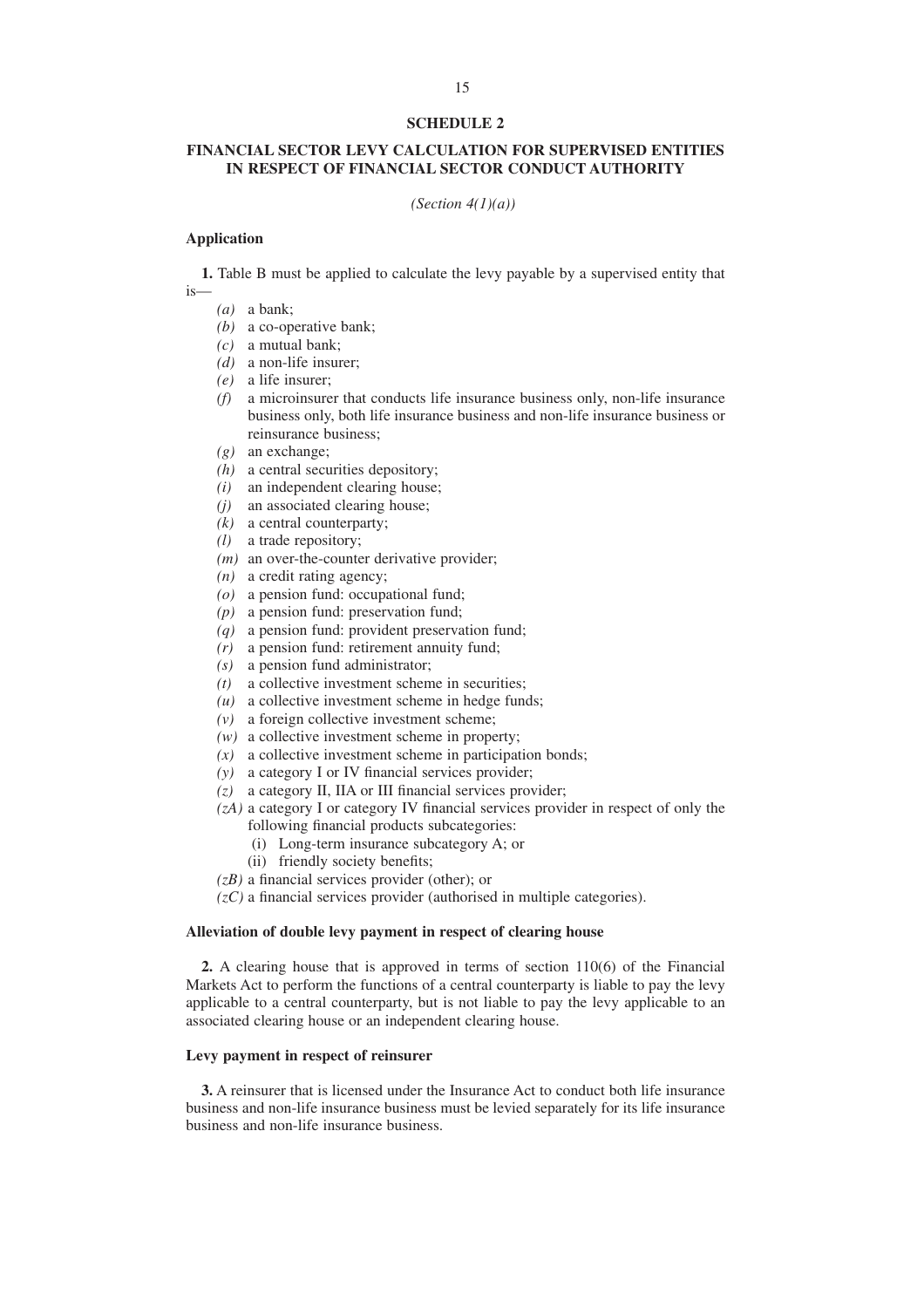**TABLE B**

| Type of<br>supervised<br>entity | Number of<br>payments<br>per levy<br>year | <b>Base</b><br><b>Amount</b><br>(Rands) | Variable<br>Amount(s)<br>(Rands)                   | <b>Description</b><br>of Variable                                                                                                                                                                                                                                                                                                                                                                                                             | Formula                                                                                                                         | <b>Maximum</b><br>(Rands) |
|---------------------------------|-------------------------------------------|-----------------------------------------|----------------------------------------------------|-----------------------------------------------------------------------------------------------------------------------------------------------------------------------------------------------------------------------------------------------------------------------------------------------------------------------------------------------------------------------------------------------------------------------------------------------|---------------------------------------------------------------------------------------------------------------------------------|---------------------------|
| Bank or<br>branch               | One                                       | 50 000                                  | $0.00165\%$ x<br>А                                 | $A = total$<br>liabilities as<br>at 30 June of<br>the preceding<br>levy year as<br>reported in<br>the $BA100$ ,<br>or liabilities<br>as reported in<br>the previous<br>financial<br>statements<br>published in<br>terms of<br>IFRS (if first)<br>not available)                                                                                                                                                                               | $Levy = Base$<br>amount +<br>Variable<br>amount                                                                                 | 20 000 000                |
| Co-operative<br>bank            | One                                       | 1 000                                   | $0.00125\%$ x<br>А                                 | $A = total$<br>liabilities as<br>at 30 June of<br>the preceding<br>levy year as<br>reported in<br>terms of sec-<br>tion 22 of the<br>Co-operative<br>Banks Act,<br>2007, or in<br>previous fi-<br>nancial state-<br>ments (if first<br>not available)                                                                                                                                                                                         | $Levy = Base$<br>amount +<br>Variable<br>amount<br>No levy is<br>charged if A<br>does not ex-<br>ceed<br>R <sub>2</sub> 000 000 | 5 0 0 0                   |
| Mutual bank                     | One                                       | 2 000                                   | $0.00125\%$ x<br>А                                 | $A = total$<br>liabilities as<br>at 30 June of<br>the preceding<br>levy year as<br>reported in<br>terms of sec-<br>tion 53 of the<br>Mutual<br>Banks Act,<br>1993, or in<br>previous fi-<br>nancial state-<br>ments (if first)<br>not available)                                                                                                                                                                                              | $Levy = Base$<br>$amount +$<br>Variable<br>Amount<br>No levy is<br>charged if A<br>does not ex-<br>ceed<br>R3 000 000           | 100 000                   |
| Non-life<br>insurer             | One                                       | 12 500                                  | $V1 = 0.155\%$<br>$x B V2 =$<br>$0.047\% \times C$ | $B =$ gross<br>written pre-<br>miums below 1<br>R60 million<br>$C =$ gross<br>written pre-<br>miums above<br>R60 million<br>Gross written<br>premiums as<br>stated in the<br>most recent<br>annual Quan-<br>titative Re-<br>turn Tem-<br>plate<br>submitted to<br>the Financial<br>Sector Con-<br>duct Author-<br>ity in respect<br>of the year<br>preceding the<br>levy year, in<br>accordance<br>with the pre-<br>scribed re-<br>quirements | $Levy = Base$<br>$amount + V1$<br>$+V2$                                                                                         | 5 000 000                 |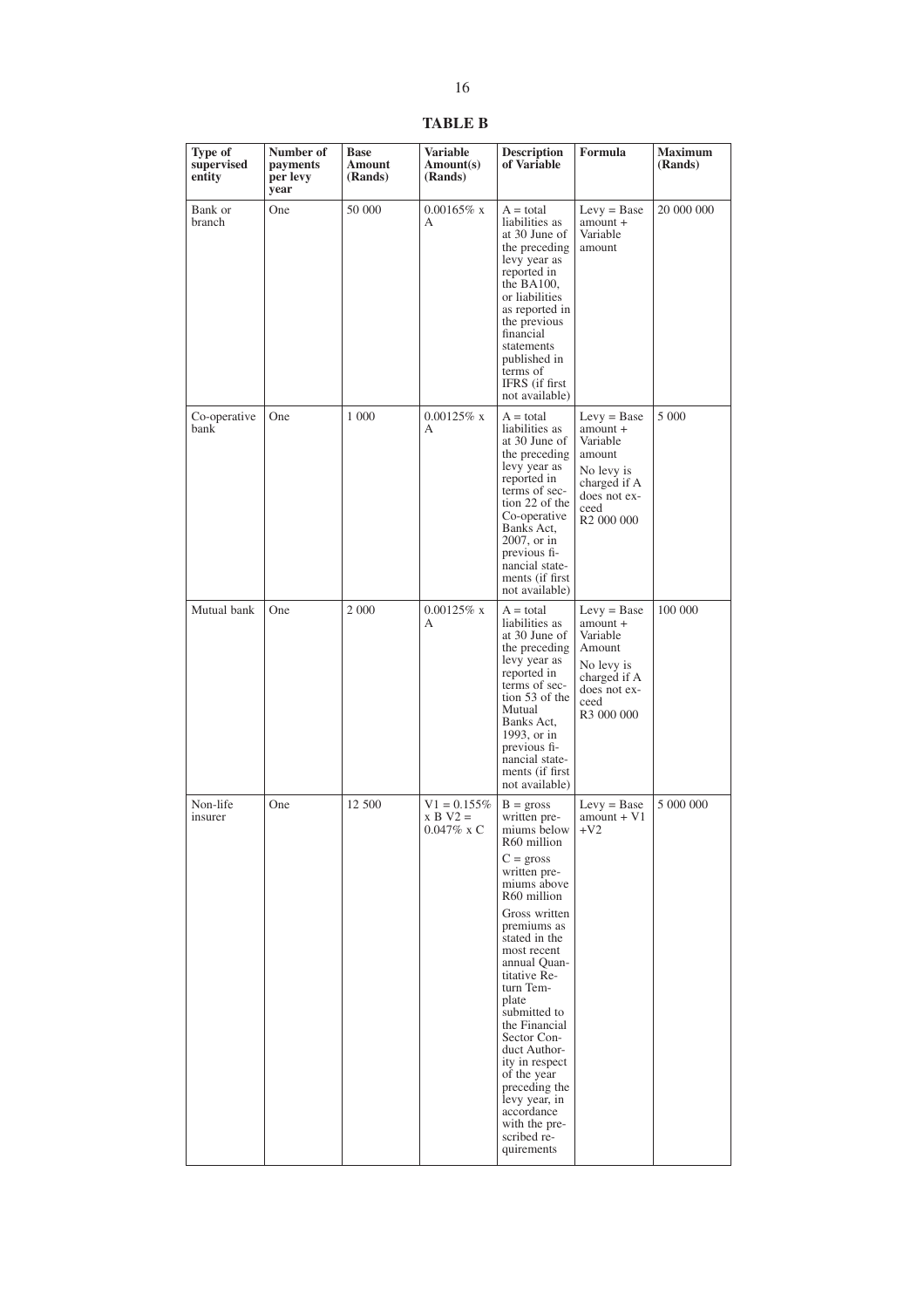| Type of<br>supervised<br>entity                                                                                                                                                                                  | Number of<br>payments<br>per levy<br>year | <b>Base</b><br>Amount<br>(Rands) | <b>Variable</b><br>Amount(s)<br>(Rands)           | <b>Description</b><br>of Variable                                                                                                                                                                                                                                                                                                                                                                                                                                                                                                                                                                                                                                                                                  | Formula                                         | <b>Maximum</b><br>(Rands) |
|------------------------------------------------------------------------------------------------------------------------------------------------------------------------------------------------------------------|-------------------------------------------|----------------------------------|---------------------------------------------------|--------------------------------------------------------------------------------------------------------------------------------------------------------------------------------------------------------------------------------------------------------------------------------------------------------------------------------------------------------------------------------------------------------------------------------------------------------------------------------------------------------------------------------------------------------------------------------------------------------------------------------------------------------------------------------------------------------------------|-------------------------------------------------|---------------------------|
| Life insurer                                                                                                                                                                                                     | One                                       | 50 000                           | $0.0025\%$ x D                                    | $D =$ gross<br>best estimate<br>liabilities or<br>technical<br>provisions as<br>a whole, ad-<br>justed to an<br>absolute<br>value per line<br>of business<br>as reported in<br>the most re-<br>cent annual<br>Quantitative<br>Return Tem-<br>plate submit-<br>ted to the<br>Financial<br>Sector Con-<br>duct Author-<br>ity in respect<br>of the year<br>preceding the<br>levy year, in<br>accordance<br>with the pre-<br>scribed re-<br>quirements                                                                                                                                                                                                                                                                | $Levy = Base$<br>amount +<br>Variable<br>amount | 10 000 000                |
| Microinsurer<br>(life insur-<br>ance business<br>only, non-life<br>insurance<br>business<br>only, both<br>life insurance<br>business and<br>non-life in-<br>surance busi-<br>ness or<br>reinsurance<br>business) | One                                       | 5 0 0 0                          | $V1=$<br>$0.1016\%$ x<br>$EV2=$<br>$0.0308\%$ x F | $E = Gross$<br>written pre-<br>miums below<br>R <sub>60</sub> million<br>as stated in<br>the most re-<br>cent annual<br>Quantitative<br>Return Tem-<br>plate submit-<br>ted to the<br>Financial<br>Sector Con-<br>duct Author-<br>ity in respect<br>of the year<br>preceding the<br>levy year, in<br>accordance<br>with the pre-<br>scribed re-<br>quirements<br>$F = Gross$<br>written pre-<br>miums above<br>R60 million<br>as stated in<br>the most re-<br>cent annual<br>Ouantitative<br>Return Tem-<br>plate submit-<br>ted to the<br>Financial<br>Sector Con-<br>duct Author-<br>ity in respect<br>of the year<br>preceding the<br>levy year, in<br>accordance<br>with the pre-<br>scribed re-<br>quirements | $Levy = Base$<br>amount +<br>$V1+V2$            | 500 000                   |
| Exchange                                                                                                                                                                                                         | Four                                      | 125 000                          | $0.00011\%$ x<br>F                                | $F =$ turnover<br>value of<br>trades for the<br>quarter pre-<br>ceding the<br>levy period                                                                                                                                                                                                                                                                                                                                                                                                                                                                                                                                                                                                                          | $Levy = Base$<br>amount +<br>Variable<br>amount | 11 000 000                |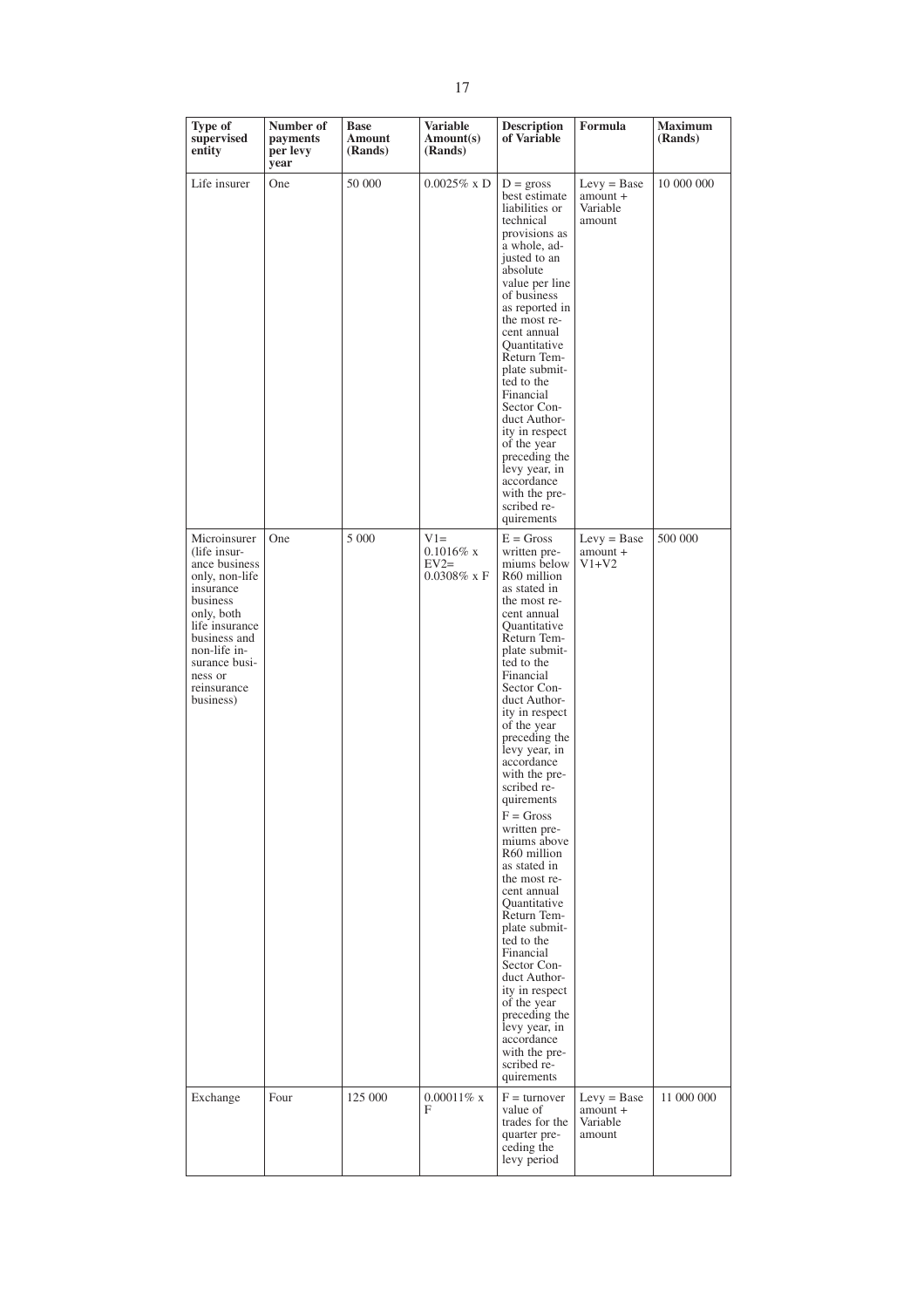| Type of<br>supervised<br>entity                | Number of<br>payments<br>per levy<br>year | <b>Base</b><br>Amount<br>(Rands) | <b>Variable</b><br>Amount(s)<br>(Rands) | <b>Description</b><br>of Variable                                                                                                                                                                                                                                                                                                                                                                                                                                                                                                        | Formula                                           | <b>Maximum</b><br>(Rands) |
|------------------------------------------------|-------------------------------------------|----------------------------------|-----------------------------------------|------------------------------------------------------------------------------------------------------------------------------------------------------------------------------------------------------------------------------------------------------------------------------------------------------------------------------------------------------------------------------------------------------------------------------------------------------------------------------------------------------------------------------------------|---------------------------------------------------|---------------------------|
| Central<br>securities<br>depository            | Four                                      | 125 000                          | $0.000011\%$ x<br>G                     | $G =$ value of<br>trades settled<br>for the quar-<br>ter preceding<br>the levy pe-<br>riod                                                                                                                                                                                                                                                                                                                                                                                                                                               | $Levy = Base$<br>$amount +$<br>Variable<br>amount | 900 000                   |
| Independent<br>clearing<br>house               | Four                                      | 125 000                          | $0.00011\%$ x<br>H                      | $H = value of$<br>trades<br>cleared for<br>the quarter<br>preceding the<br>levy period                                                                                                                                                                                                                                                                                                                                                                                                                                                   | $Levy = Base$<br>$amount +$<br>Variable<br>amount | 1 500 000                 |
| Associated<br>clearing<br>house                | Four                                      | 125 000                          | $0.000007\%$ x<br>Ι                     | $I = value of$<br>trades<br>cleared for<br>the quarter<br>preceding the<br>levy period                                                                                                                                                                                                                                                                                                                                                                                                                                                   | $Levy = Base$<br>$amount +$<br>Variable           | 750 000                   |
| Central<br>counterparty                        | Four                                      | 125 000                          | $0.00011\%$ x J                         | $J =$ value of<br>trades<br>cleared for<br>the quarter<br>preceding the<br>levy period                                                                                                                                                                                                                                                                                                                                                                                                                                                   | Levy= Base<br>amount +<br>Variable<br>amount      | 3 750 000                 |
| Trade reposi-<br>tory                          | One                                       | 500 000                          | Not appli-<br>cable                     |                                                                                                                                                                                                                                                                                                                                                                                                                                                                                                                                          | Levy= Base<br>amount                              | Not appli-<br>cable       |
| Over-the-<br>counter<br>derivative<br>provider | One                                       | 100 000                          | <b>Not</b><br>applicable                |                                                                                                                                                                                                                                                                                                                                                                                                                                                                                                                                          | $Levy = Base$<br>amount                           | <b>Not</b><br>applicable  |
| Credit rating<br>agency                        | One                                       | Not<br>applicable                | $Ln = (Rn/R)$<br>$^*$ A                 | $Ln = Levy$ to<br>be paid by<br>the specific<br>credit rating<br>agency<br>$Rn = Rev-$<br>enue gener-<br>ated by the<br>specific<br>credit rating<br>agency dur-<br>ing the previ-<br>ous financial<br>year<br>$R = Total$<br>Revenue<br>generated by<br>all registered<br>credit rating<br>agencies dur-<br>ing the previ-<br>ous financial<br>year<br>$A = \text{Annual}$<br>supervisory<br>levy based<br>on the esti-<br>mated super-<br>visory cost to<br>be incurred<br>by the de-<br>partment for<br>the current<br>financial year | Levy $=$ Vari-<br>able amount                     | Not<br>applicable         |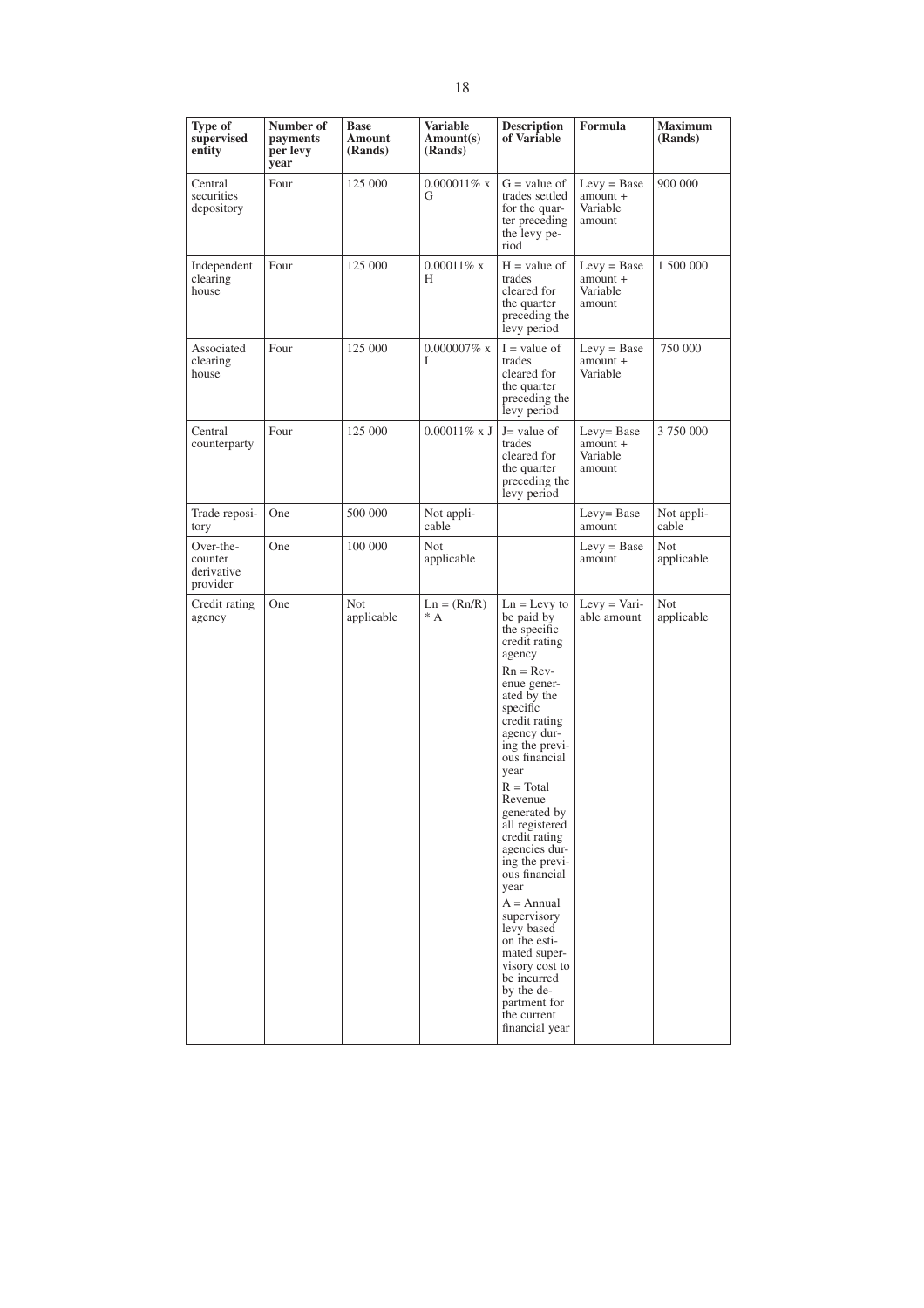| Type of<br>supervised<br>entity                                                                                                 | Number of<br>payments<br>per levy<br>year | <b>Base</b><br>Amount<br>(Rands) | <b>Variable</b><br>Amount(s)<br>(Rands) | <b>Description</b><br>of Variable                                                                                                                                                                                                                                                                                                                                                                                                                                        | Formula                                         | <b>Maximum</b><br>(Rands) |
|---------------------------------------------------------------------------------------------------------------------------------|-------------------------------------------|----------------------------------|-----------------------------------------|--------------------------------------------------------------------------------------------------------------------------------------------------------------------------------------------------------------------------------------------------------------------------------------------------------------------------------------------------------------------------------------------------------------------------------------------------------------------------|-------------------------------------------------|---------------------------|
| Pension<br>fund—occu-<br>pational fund                                                                                          | One                                       | 2 0 0 0                          | $16.20 \times L$                        | $L =$ number<br>of members<br>and every<br>other person<br>who receives<br>regular peri-<br>odic pay-<br>ments from<br>such a fund<br>(excluding)<br>any member<br>or such per-<br>son, whose<br>benefit re-<br>mained un-<br>claimed and<br>beneficiaries<br>of members<br>of pension<br>funds) as<br>reflected in<br>the latest<br>annual finan-<br>cial state-<br>ments fur-<br>nished to the<br>Authority as<br>at 28 Febru-<br>ary of the<br>preceding<br>levy year | $Levy = Base$<br>amount +<br>Variable<br>amount | 5 000 000                 |
| Pension fund<br>— pension<br>preservation<br>fund, provi-<br>dent preser-<br>vation fund<br>and retire-<br>ment annuity<br>fund | One                                       | 2 0 0 0                          | $16.20 \times L$                        | $L =$ number<br>of members<br>and every<br>other person<br>who receives<br>regular peri-<br>odic pay-<br>ments from<br>such a fund<br>(excluding)<br>any member<br>or such per-<br>son, whose<br>benefit re-<br>mained un-<br>claimed and<br>beneficiaries<br>of members<br>of pension<br>funds) as<br>reflected in<br>the latest<br>annual finan-<br>cial state-<br>ments fur-<br>nished to the<br>Authority as<br>at 28 Febru-<br>ary of the<br>preceding<br>levy year | $Levy = Base$<br>amount +<br>Variable<br>amount | R15 000 000               |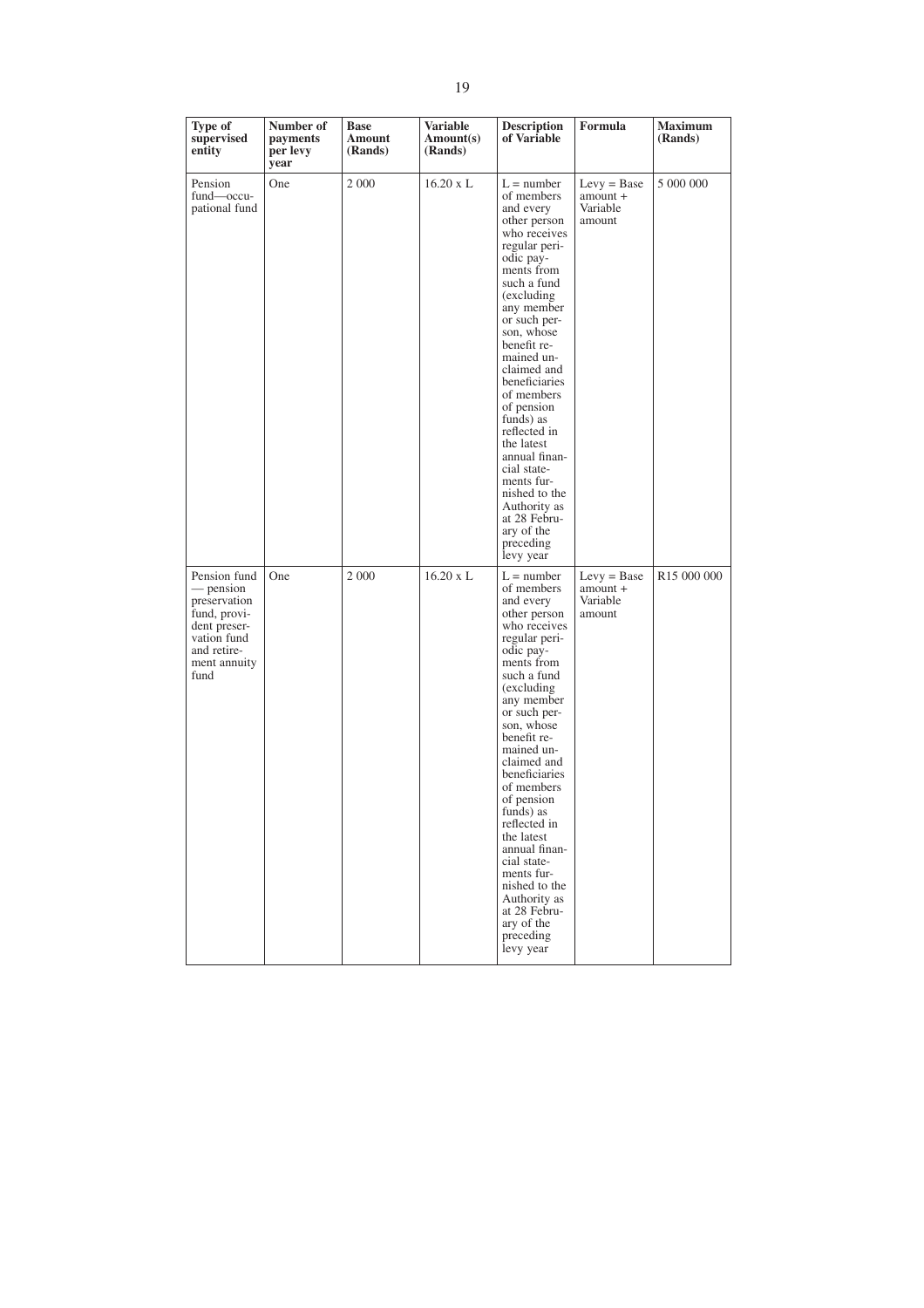| Type of<br>supervised<br>entity                      | Number of<br>payments<br>per levy<br>year | <b>Base</b><br>Amount<br>(Rands) | <b>Variable</b><br>Amount(s)<br>(Rands)              | <b>Description</b><br>of Variable                                                                                                                                                                                                                                                                                                                                                                                                                                                                                                                                                                           | Formula                                 | <b>Maximum</b><br>(Rands) |
|------------------------------------------------------|-------------------------------------------|----------------------------------|------------------------------------------------------|-------------------------------------------------------------------------------------------------------------------------------------------------------------------------------------------------------------------------------------------------------------------------------------------------------------------------------------------------------------------------------------------------------------------------------------------------------------------------------------------------------------------------------------------------------------------------------------------------------------|-----------------------------------------|---------------------------|
| Pension fund<br>administrator                        | One                                       | 8 162.33                         | $V1 = 870 x$<br>$MV2 = 1.05$<br>x L                  | $M = number$<br>of pension<br>funds under<br>administra-<br>tion as at 28<br>February of<br>the levy year<br>$L =$ number<br>of members<br>and every<br>other person<br>who receives<br>regular peri-<br>odic pay-<br>ments from<br>such a fund<br>(excluding)<br>any member<br>or such per-<br>son, whose<br>benefit re-<br>mained un-<br>claimed and<br>beneficiaries<br>of members<br>of pension<br>funds under<br>administra-<br>tion) as re-<br>flected in the<br>latest annual<br>financial<br>statements<br>furnished to<br>the Authority<br>as at 28 Feb-<br>ruary of the<br>preceding<br>levy year | $Levy = Base$<br>amount + V1<br>$+V2$   | Not<br>applicable         |
| Collective<br>investment<br>scheme in<br>securities  | Four                                      | 12 916                           | $V1 = 2067 x$<br>$NV2=$<br>$0.000052\%$ x<br>$\circ$ | $N =$ number<br>of portfolios<br>or funds at<br>end of previ-<br>ous quarter<br>$O = total$<br>amount of<br>assets man-<br>aged at end<br>of previous<br>quarter                                                                                                                                                                                                                                                                                                                                                                                                                                            | $Levy = Base$<br>$amount + V1$<br>$+V2$ | Not<br>applicable         |
| Collective<br>investment<br>scheme in<br>hedge funds | Four                                      | 12 916                           | $V1 = 2067x$<br>$PV2 =$<br>$0.00465\%$ x<br>Q        | $P = number$<br>of portfolios,<br>funds or sub-<br>schemes, at<br>end of previ-<br>ous quarter<br>$Q = total$<br>amount of<br>assets man-<br>aged at end<br>of previous<br>quarter                                                                                                                                                                                                                                                                                                                                                                                                                          | $Levy = Base$<br>$amount + VI$<br>$+V2$ | Not<br>applicable         |
| Foreign<br>collective<br>investment<br>scheme        | Four                                      | 12 916                           | $V1 = 7150x$<br>$RV2 =$<br>$0.000354\%$ x<br>S       | $R = number$<br>of portfolios,<br>funds or sub-<br>funds at end<br>of previous<br>quarter<br>$S =$ total net<br>amount of<br>assets man-<br>aged on be-<br>half of South<br>African in-<br>vestors at<br>end of previ-<br>ous quarter                                                                                                                                                                                                                                                                                                                                                                       | $Levy = Base$<br>$amount + VI$<br>$+V2$ | Not<br>applicable         |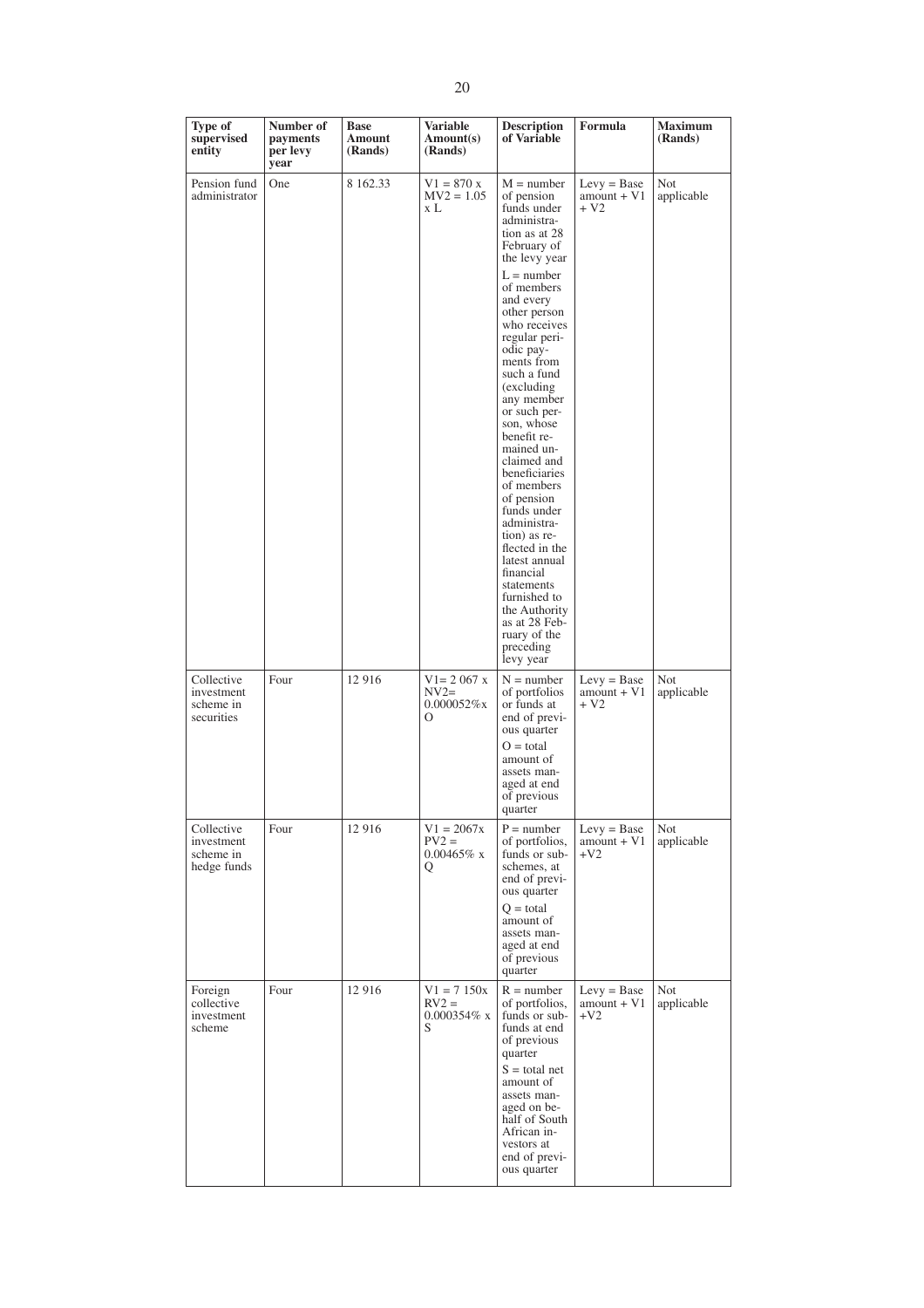| Type of<br>supervised<br>entity                                 | Number of<br>payments<br>per levy<br>year                                | <b>Base</b><br>Amount<br>(Rands) | <b>Variable</b><br>Amount(s)<br>(Rands)         | <b>Description</b><br>of Variable                                                                                                                                                                                                                                                                                                                                                                                                                                                                                                                                                                                                                                                             | Formula                                         | <b>Maximum</b><br>(Rands) |
|-----------------------------------------------------------------|--------------------------------------------------------------------------|----------------------------------|-------------------------------------------------|-----------------------------------------------------------------------------------------------------------------------------------------------------------------------------------------------------------------------------------------------------------------------------------------------------------------------------------------------------------------------------------------------------------------------------------------------------------------------------------------------------------------------------------------------------------------------------------------------------------------------------------------------------------------------------------------------|-------------------------------------------------|---------------------------|
| Collective<br>investment<br>scheme in<br>Property               | One                                                                      | 12 916                           | 100 000 x T                                     | $T = number$<br>of portfolios                                                                                                                                                                                                                                                                                                                                                                                                                                                                                                                                                                                                                                                                 | $Levy = Base$<br>amount +<br>Variable<br>amount | Not<br>applicable         |
| Collective<br>investment<br>scheme in<br>participation<br>bonds | Levy deter-<br>mined four<br>times per<br>levy year, but<br>total amount | 12 916<br>of the levy            | $V1 = 2067$ x<br>$UV2 =$<br>$0.000052\%$ x<br>V | $U =$ number<br>schemes at<br>end of previ-<br>ous quarter<br>$V = \text{aggre}$                                                                                                                                                                                                                                                                                                                                                                                                                                                                                                                                                                                                              | $Levy = Base$<br>$amount + VI$<br>+ V2          | Not<br>applicable         |
|                                                                 | due for the<br>levy year is<br>paid once                                 |                                  |                                                 | gate amount<br>owing by<br>mortgagers at<br>end of previ-<br>ous quarter                                                                                                                                                                                                                                                                                                                                                                                                                                                                                                                                                                                                                      |                                                 |                           |
| Category I or<br>IV financial<br>services<br>Provider           | One                                                                      | 4000                             | 620 x W                                         | $W = Average$<br>total number<br>of key indi-<br>viduals plus<br>average total<br>number of<br>representa-<br>tives, calcu-<br>lated over the<br>period 1 Sep-<br>tember of the<br>preceding<br>levy year to<br>31 August of<br>the levy year                                                                                                                                                                                                                                                                                                                                                                                                                                                 | $Levy = Base$<br>amount +<br>Variable<br>amount | 2 000 000                 |
| Category II,<br>IIA or III<br>financial<br>services<br>provider | One                                                                      | 8000                             | $V1 = 620 x$<br>$WV2 =$<br>0.0018595%<br>x X    | $W = Average$<br>total number<br>of key indi-<br>viduals plus<br>average total<br>number of<br>representa-<br>tives, calcu-<br>lated over the<br>period 1 Sep-<br>tember of the<br>preceding<br>levy year to<br>31 August of<br>the levy year<br>$X =$ the total<br>value of in-<br>vestments<br>managed or<br>administered<br>on behalf of<br>clients in<br>terms of the<br>authorisation<br>as a financial<br>services pro-<br>vider on 31<br>August of the<br>levy year:<br>Provided that<br>investments<br>under man-<br>agement or<br>administra-<br>tion held in<br>foreign cur-<br>rency must<br>be included<br>at the ex-<br>change rate<br>published in<br>the press at<br>that date | $Levy = Base$<br>$amount + V1$<br>$+V2$         | 2 000 000                 |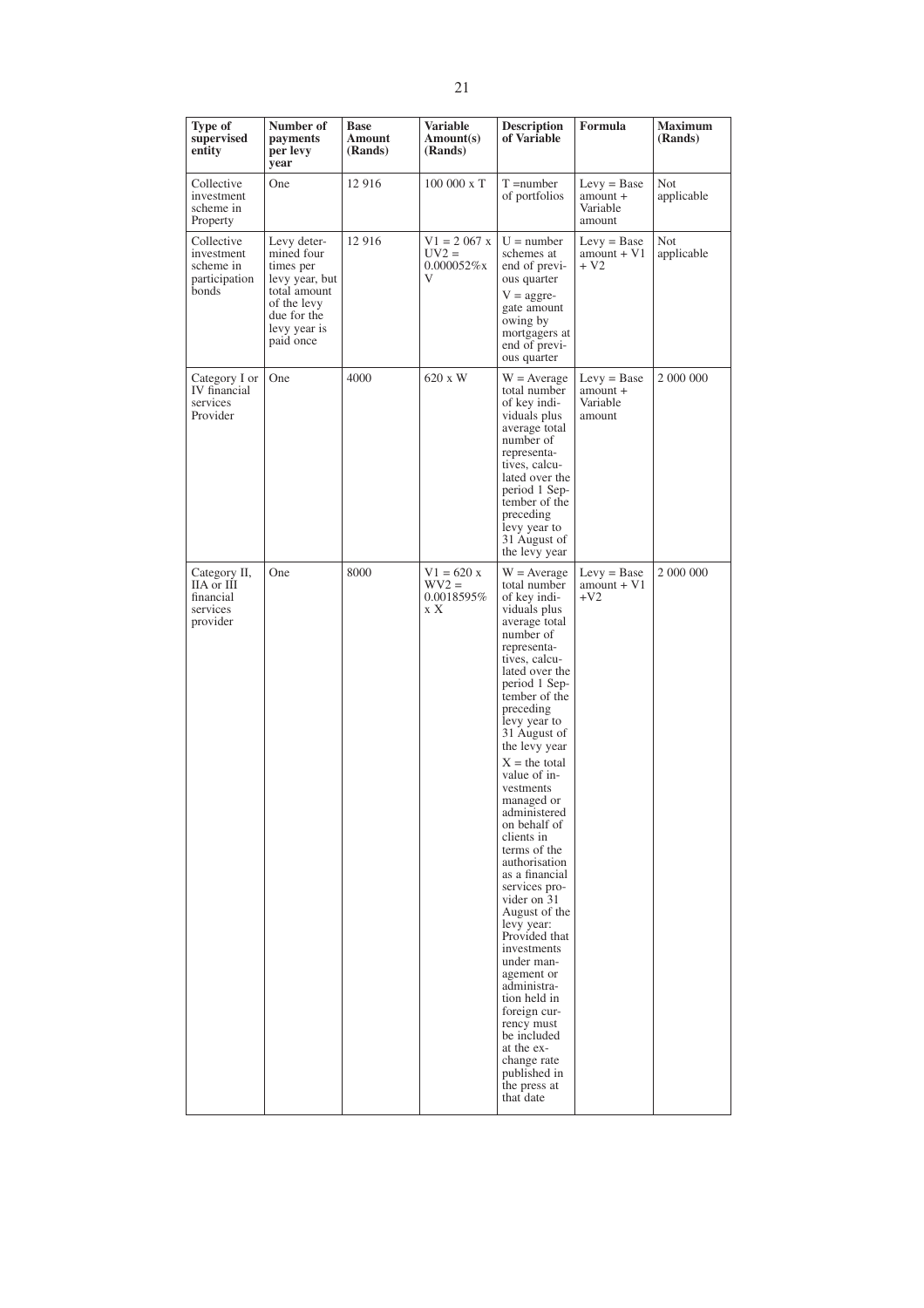| Type of<br>supervised<br>entity                                                                                                                                                                                                              | Number of<br>payments<br>per levy<br>year | <b>Base</b><br>Amount<br>(Rands) | Variable<br>Amount(s)<br>(Rands)           | <b>Description</b><br>of Variable                                                                                                                                                                                                                                                                                                                                                                                                                                                                                                                                                                                                                                                             | Formula                                           | <b>Maximum</b><br>(Rands) |
|----------------------------------------------------------------------------------------------------------------------------------------------------------------------------------------------------------------------------------------------|-------------------------------------------|----------------------------------|--------------------------------------------|-----------------------------------------------------------------------------------------------------------------------------------------------------------------------------------------------------------------------------------------------------------------------------------------------------------------------------------------------------------------------------------------------------------------------------------------------------------------------------------------------------------------------------------------------------------------------------------------------------------------------------------------------------------------------------------------------|---------------------------------------------------|---------------------------|
| Category I or<br>Category IV<br>financial<br>services pro-<br>vider in re-<br>spect of only<br>the following<br>financial<br>products sub-<br>categories:<br>Long-term<br>insurance<br>subcategory<br>A or Friendly<br>Society Ben-<br>efits | One                                       | 4000                             | 280 x W                                    | $W = Average$<br>total number<br>of key indi-<br>viduals plus<br>average total<br>number of<br>representa-<br>tives, calcu-<br>lated over the<br>period 1 Sep-<br>tember of the<br>preceding<br>levy year to<br>31 August of<br>the levy year                                                                                                                                                                                                                                                                                                                                                                                                                                                 | $Levy = Base$<br>$amount +$<br>Variable<br>amount | 2 000 000                 |
| Financial<br>Services<br>Provider<br>(other)                                                                                                                                                                                                 | One                                       | 8000                             | $V1 = 620 x$<br>W<br>$V2 = 0.002\%$<br>x X | $W = Average$<br>total number<br>of key indi-<br>viduals plus<br>average total<br>number of<br>representa-<br>tives, calcu-<br>lated over the<br>period 1 Sep-<br>tember of the<br>preceding<br>levy year to<br>31 August of<br>the levy year<br>$X =$ the total<br>value of in-<br>vestments<br>managed or<br>administered<br>on behalf of<br>clients in<br>terms of the<br>authorisation<br>as a financial<br>services pro-<br>vider on 31<br>August of the<br>levy year:<br>Provided that<br>investments<br>under man-<br>agement or<br>administra-<br>tion held in<br>foreign cur-<br>rency must<br>be included<br>at the ex-<br>change rate<br>published in<br>the press at<br>that date | $Levy = Base$<br>$amount + V1$<br>$+V2$           | 2 000 000                 |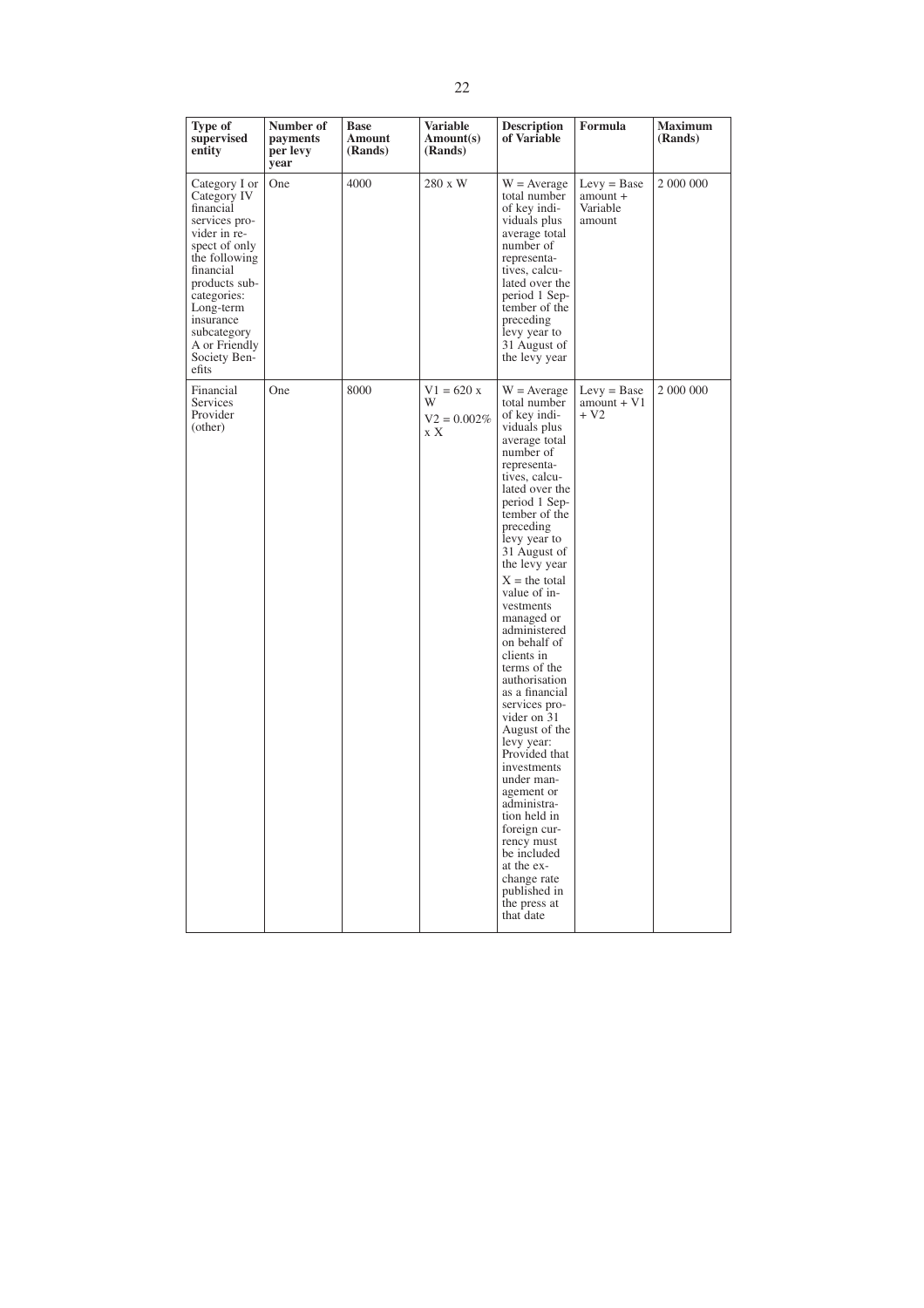| <b>Type of</b><br>supervised<br>entity                                                | Number of<br>payments<br>per levy<br>year | <b>Base</b><br>Amount<br>(Rands) | <b>Variable</b><br>Amount(s)<br>(Rands)        | <b>Description</b><br>of Variable                                                     | Formula                                                                                                                                                                                                                                                                                                                                                                                                                                                                                                                                                                                                                                                                                                                                                                                                                                                                                                                                                                                                                     | <b>Maximum</b><br>(Rands) |
|---------------------------------------------------------------------------------------|-------------------------------------------|----------------------------------|------------------------------------------------|---------------------------------------------------------------------------------------|-----------------------------------------------------------------------------------------------------------------------------------------------------------------------------------------------------------------------------------------------------------------------------------------------------------------------------------------------------------------------------------------------------------------------------------------------------------------------------------------------------------------------------------------------------------------------------------------------------------------------------------------------------------------------------------------------------------------------------------------------------------------------------------------------------------------------------------------------------------------------------------------------------------------------------------------------------------------------------------------------------------------------------|---------------------------|
| Financial<br><b>Services</b><br>Provider<br>(authorised<br>in multiple<br>Categories) | One                                       |                                  | authorised.<br>the calculation.<br>authorised. | for a single levy calculated as follows:<br>rate published in the press at that date. | A person that is authorised for multiple categories is liable.<br>$(1)$ = the most onerous of the base amounts applicable to<br>the different categories for which the person is<br>$(2)$ = the average total number of key individuals plus aver-<br>age total number of representatives, under the differ-<br>ent categories, calculated over the period 1 September<br>of the preceding levy year to 31 August of the levy<br>year: Provided that that the key individuals and repre-<br>sentatives who are approved or appointed under mul-<br>tiple categories are counted once for the purposes of<br>$(3)$ = the total value of investments managed or adminis-<br>tered on behalf of clients under the different catego-<br>ries on 31 August of the levy year: Provided that in-<br>vestments under management or administration held<br>in foreign currency must be included at the exchange<br>$(4)$ = the most onerous of the maximum amounts applicable<br>to the different categories for which the person is |                           |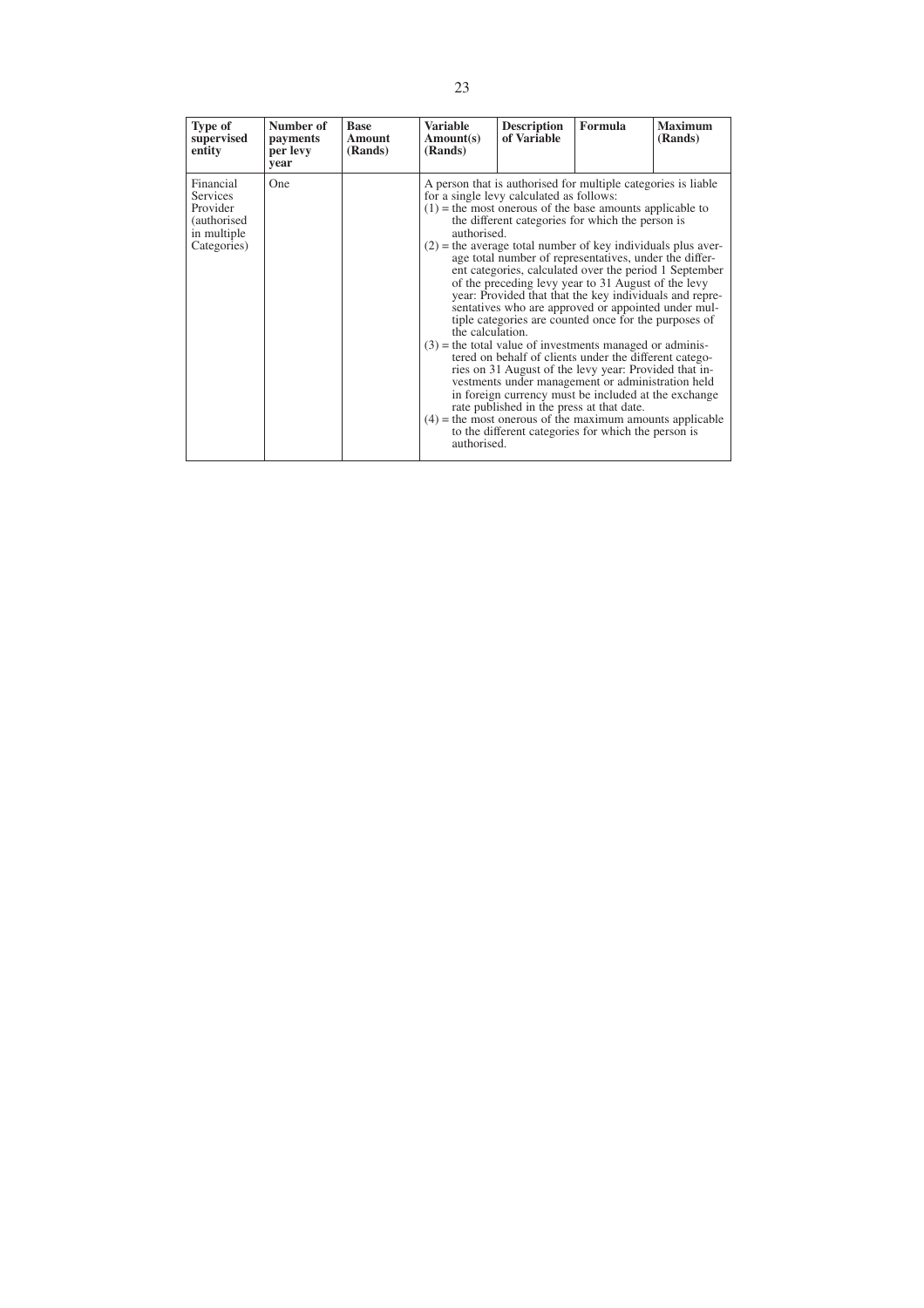# **FINANCIAL SECTOR LEVY CALCULATION FOR SUPERVISED ENTITIES IN RESPECT OF TRIBUNAL**

*(Section 4(1)(a))*

# **Application**

Table C must be applied to calculate the levy payable by a supervised entity that is liable to pay an amount in terms of Schedule 1 or 2.

| <b>Type of</b><br>supervised entity                                                                                | Number of<br>payments per levy<br>vear | <b>Variable Amount</b><br>(Rands) | Description of<br><b>Variable</b>                                                                                                                                                  | Formula                     |
|--------------------------------------------------------------------------------------------------------------------|----------------------------------------|-----------------------------------|------------------------------------------------------------------------------------------------------------------------------------------------------------------------------------|-----------------------------|
| All supervised<br>entities that are<br>liable to pay levies<br>calculated in<br>accordance with<br>Schedule 1 or 2 | <b>One</b>                             | $2.5\%$ x (Y1 +Z2)                | $\vert$ Y1 = amount of<br>levy payable by the<br>supervised entity in<br>terms of Schedule<br>$Z2$ = amount of<br>levy payable by the<br>supervised entity in<br>terms of Schedule | $Levy = Variable$<br>amount |

# **TABLE C**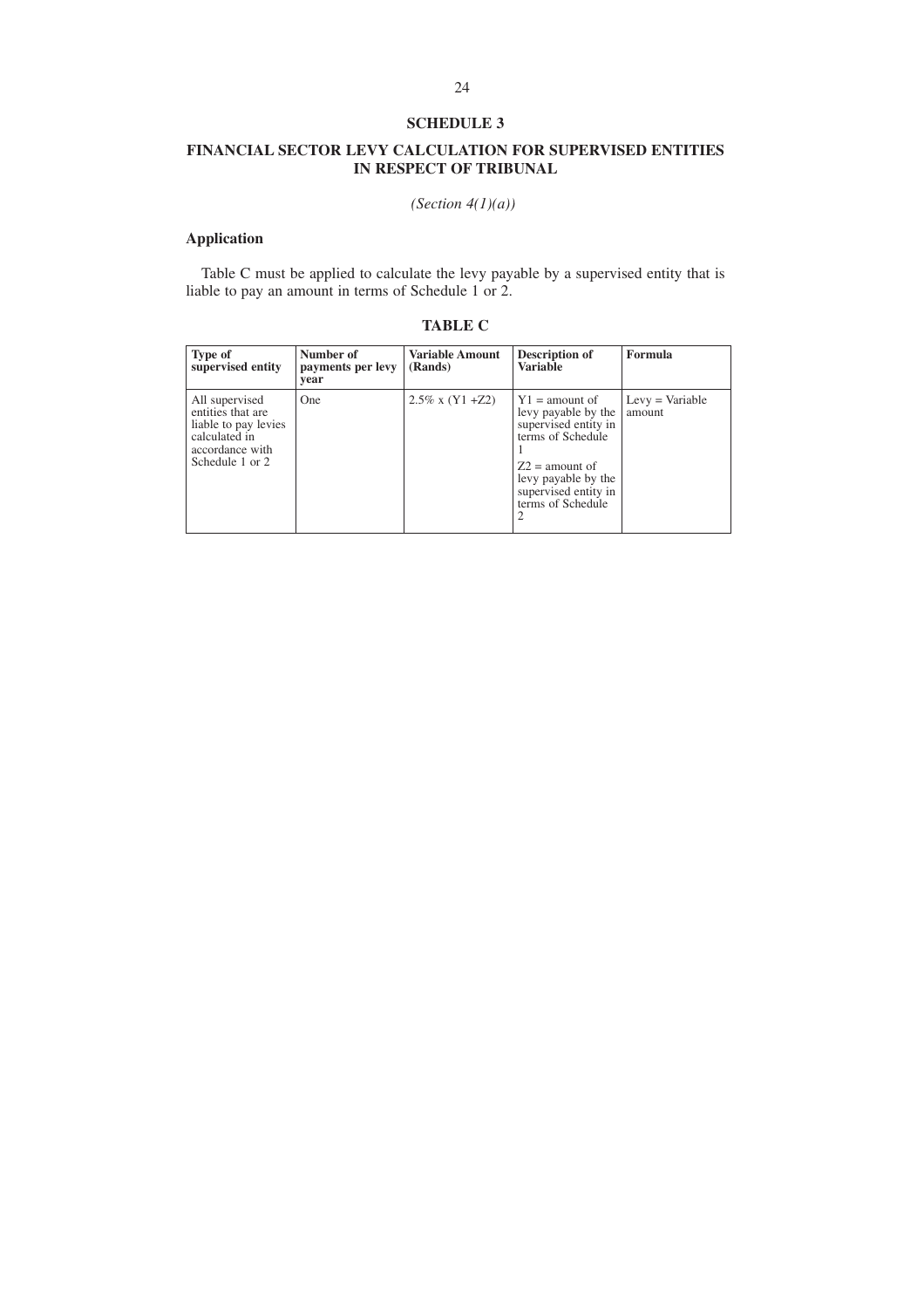# **FINANCIAL SECTOR LEVY CALCULATION FOR SUPERVISED ENTITIES IN RESPECT OF OMBUD COUNCIL**

*(Section 4(1)(a))*

# **Application**

Table D must be applied to calculate the levy payable by a supervised entity that is liable to pay an amount in terms of Schedule 2.

# **TABLE D**

| <b>Type of</b><br>supervised entity                                                         | Number of<br>payments per levy<br>vear | <b>Variable Amount</b><br>(Rands) | Description of<br><b>Variable</b>                                                     | Formula                     |
|---------------------------------------------------------------------------------------------|----------------------------------------|-----------------------------------|---------------------------------------------------------------------------------------|-----------------------------|
| All supervised<br>entities that are<br>liable to pay levies<br>referred to in<br>Schedule 2 | <b>One</b>                             | $2.5\% \times Z$                  | $Z =$ amount of levy<br>payable by the su-<br>pervised entity in<br>terms of Schedule | $Levy = Variable$<br>amount |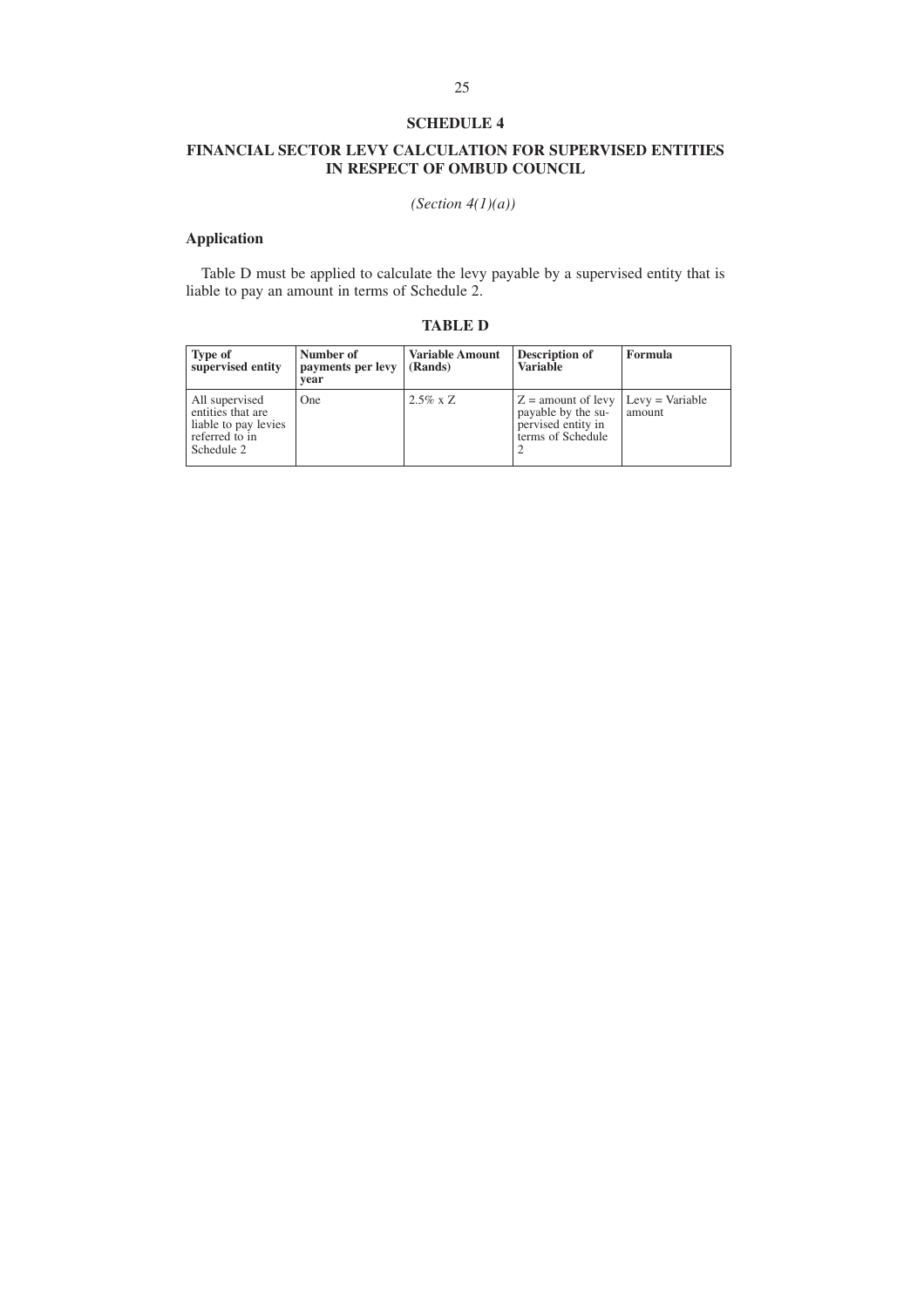# **FINANCIAL SECTOR LEVY CALCULATION FOR SUPERVISED ENTITIES IN RESPECT OF STATUTORY OMBUD SCHEMES**

*(Section 4(1)(a))*

# **Application**

Table E must be applied to calculate the levy payable by a supervised entity that is—

- *(a)* a pension fund; or
- *(b)* a financial services provider.

# **TABLE E**

| <b>Statutory</b><br>Ombud<br><b>Scheme</b>         | Type of<br>supervised<br>entity | Number of<br>payments<br>per levy<br>year | <b>Base</b><br><b>Amount</b><br>(Rands) | <b>Variable</b><br>Amount(s)<br>(Rands) | Descrip-<br>tion of<br><b>Variable</b>                                                                                                                                                                                                                                                                                                                                                                                                                                              | Formula                                              | <b>Maximum</b><br>(Rands) |
|----------------------------------------------------|---------------------------------|-------------------------------------------|-----------------------------------------|-----------------------------------------|-------------------------------------------------------------------------------------------------------------------------------------------------------------------------------------------------------------------------------------------------------------------------------------------------------------------------------------------------------------------------------------------------------------------------------------------------------------------------------------|------------------------------------------------------|---------------------------|
| Office of<br>the Pension<br>Funds Ad-<br>judicator | Pension<br>fund                 | One                                       | R <sub>0</sub>                          | $7.70 \times L$                         | $L = num$<br>ber of<br>members<br>and all<br>other per-<br>sons who<br>receive<br>regular<br>periodic<br>payments<br>from such<br>a fund (ex-<br>cluding any<br>member or<br>such per-<br>son, whose<br>benefit re-<br>mained<br>unclaimed<br>and benefi-<br>ciaries of<br>members<br>of pension<br>funds) as<br>reflected in<br>the latest<br>annual fi-<br>nancial<br>statements<br>furnished<br>to the Au-<br>thority as<br>at 28 Feb-<br>ruary of the<br>preceding<br>levy year | $Levy =$<br>Base<br>$amount +$<br>Variable<br>Amount | Not<br>applicable         |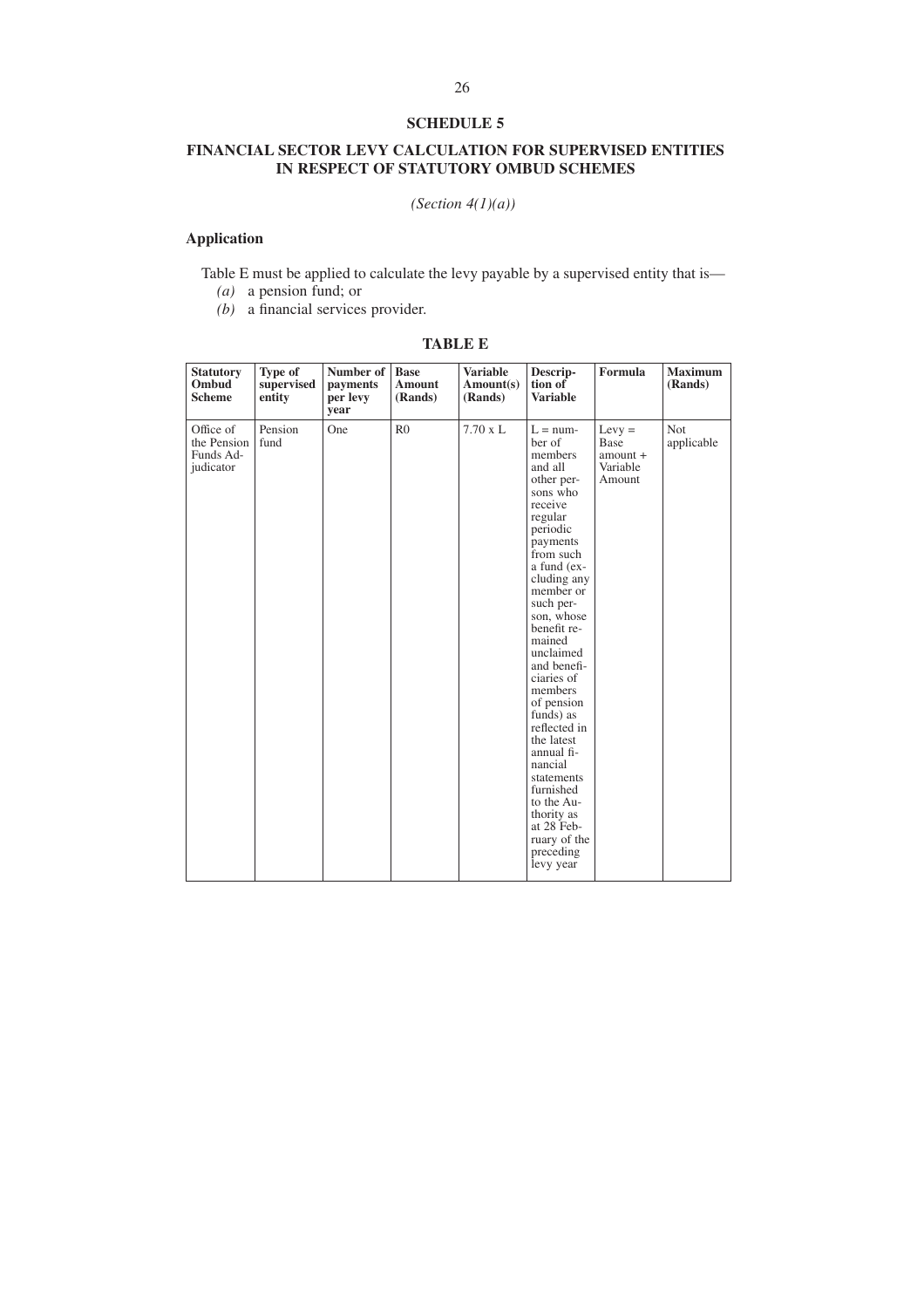| <b>Statutory</b><br>Ombud<br><b>Scheme</b>                                | Type of<br>supervised<br>entity          | Number of<br>payments<br>per levy<br>year | <b>Base</b><br><b>Amount</b><br>(Rands) | <b>Variable</b><br>Amount(s)<br>(Rands)    | Descrip-<br>tion of<br><b>Variable</b>                                                                                                                                                                                                                                                                                                                                                                                                                                                                                      | Formula                                                   | <b>Maximum</b><br>(Rands) |
|---------------------------------------------------------------------------|------------------------------------------|-------------------------------------------|-----------------------------------------|--------------------------------------------|-----------------------------------------------------------------------------------------------------------------------------------------------------------------------------------------------------------------------------------------------------------------------------------------------------------------------------------------------------------------------------------------------------------------------------------------------------------------------------------------------------------------------------|-----------------------------------------------------------|---------------------------|
| Office of<br>the Ombud<br>for Finan-<br>cial Ser-<br>vices Pro-<br>viders | Financial<br><b>Services</b><br>Provider | One                                       | R1100                                   | $AA \times 690$<br>$AA = W -$<br><b>BB</b> | $W = Aver-$<br>age total<br>number of<br>key indi-<br>viduals<br>plus aver-<br>age total<br>number of<br>representa-<br>tives, cal-<br>culated<br>over the<br>period 1<br>September<br>of the pre-<br>ceding levy<br>year to 31<br>August of<br>the levy<br>year<br>$BB = Aver$<br>age total<br>number of<br>key indi-<br>viduals that<br>are also<br>appointed<br>as repre-<br>sentatives,<br>calculated<br>over the<br>period 1<br>September<br>of the pre-<br>ceding levy<br>year to 31<br>August of<br>the levy<br>year | $Levy =$<br><b>Base</b><br>Amount +<br>Variable<br>Amount | R333 275                  |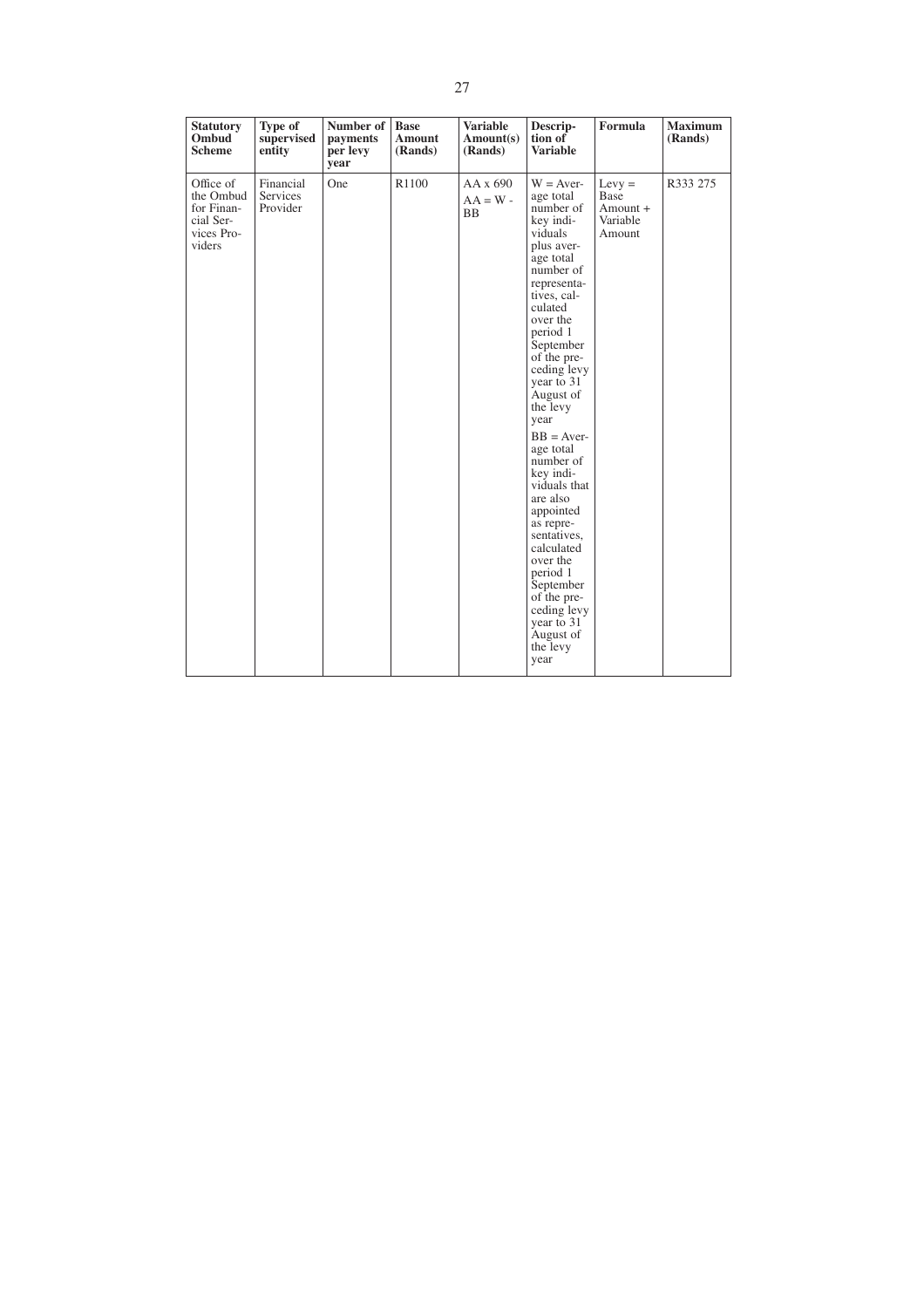# **DEPOSIT INSURANCE LEVY**

# *(Section 9(3))*

# **Application**

Table F must be applied to calculate the deposit insurance levy payable by a member of the Corporation that is—

 $(a)$  a bank;

*(b)* a co-operative bank;

- *(c)* a mutual bank; or
- *(d)* a branch.

# **TABLE F**

| <b>Annual levy</b>              |                          |                       |                       |                                                                     |                                                      |                          |  |
|---------------------------------|--------------------------|-----------------------|-----------------------|---------------------------------------------------------------------|------------------------------------------------------|--------------------------|--|
| Type of<br>supervised<br>entity | Levy<br><b>Frequency</b> | <b>Base</b><br>Amount | Variable<br>Amount(s) | <b>Description</b><br>of variable                                   | Levy<br>amount                                       | <b>Maximum</b>           |  |
| Bank                            | Annual                   | 1 0 0 0               | $0.015\%$ x A         | $A = total$<br>covered<br>deposits as<br>reported as at<br>31 March | Higher of<br>base amount<br>or variable<br>amount(s) | Not<br>applicable        |  |
| Co-operative<br>bank            | Annual                   | 1 000                 | $0.015\%$ x A         | $A = total$<br>covered<br>deposits as<br>reported as at<br>31 March | Higher of<br>base amount<br>or variable<br>amount(s) | <b>Not</b><br>applicable |  |
| Mutual bank                     | Annual                   | 1 0 0 0               | $0.015\%$ x A         | $A = total$<br>covered<br>deposits as<br>reported as at<br>31 March | Higher of<br>base amount<br>or variable<br>amount(s) | <b>Not</b><br>applicable |  |
| <b>Branch</b>                   | Annual                   | 1 000                 | $0.015\%$ x A         | $A = total$<br>covered<br>deposits as<br>reported as at<br>31 March | Higher of<br>base amount<br>or variable<br>amount(s) | <b>Not</b><br>applicable |  |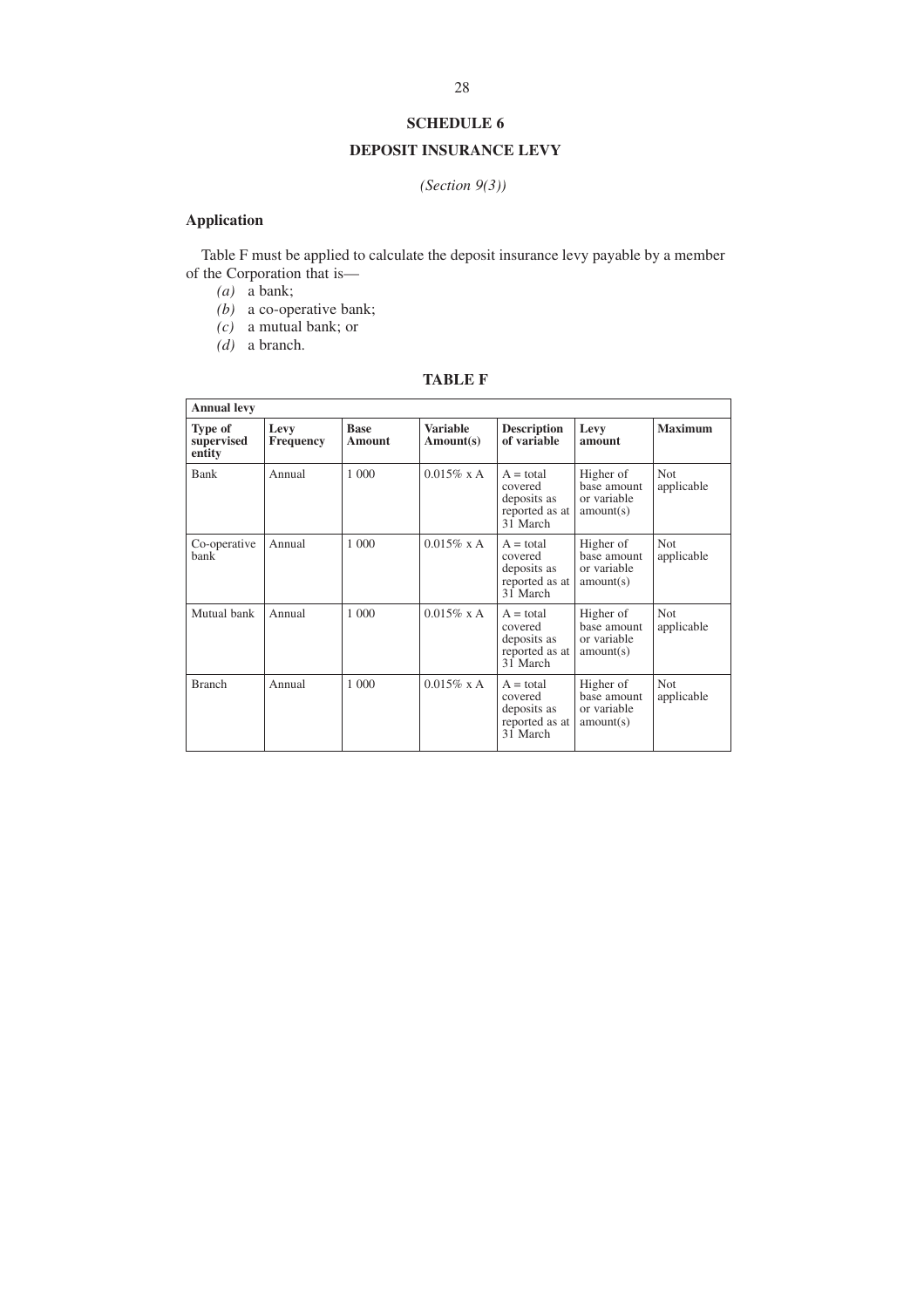# **MEMORANDUM ON THE OBJECTS OF THE FINANCIAL SECTOR AND DEPOSIT INSURANCE LEVIES BILL, 2022**

### **1. BACKGROUND TO BILL**

- 1.1 On 22 August 2017, the Financial Sector Regulation Act, 2017 (Act No. 9 of 2017) (''FSRA''), was assented to by the President.
- 1.2 The object of the FSRAis to achieve a stable financial system that works in the interests of financial customers and supports balanced and sustainable economic growth in the Republic.
- 1.3 Under the funding model that will be established by the Financial Sector and Deposit Insurance Levies Bill, 2022 (''Levies Bill''), the operations and functioning of the Prudential Authority (''PA''), the Financial Sector Conduct Authority (''FSCA''), the Financial Services Tribunal and the Ombud Council, which are established in terms of the FSRA, as well as the Office of the Pension Funds Adjudicator and the Office of the Ombud for Financial Services Providers (''the statutory ombuds''), will be funded by levies, which are imposed on the financial sector in terms of the Levies Bill, as well as through fees, which may be charged in accordance with Chapter 16 of the FSRA in relation to specific functions or services that they may perform.
- 1.4 In terms of the proposed Financial Sector Laws Amendment Act of 2021, that is currently with the President for assent, the funding of the operations of the Corporation for Deposit Insurance (''the Corporation'') that will be established in terms of the newly inserted 166AE of the FSRA and the administration of the Deposit Insurance Fund (''the Fund'') that will be established in terms of the newly inserted 166BD of the FSRA, is envisaged to be provided by a deposit insurance levy, in terms of a newly inserted section 166BC.
- 1.5 The Levies Bill is the money bill that provides for the imposition of levies on supervised entities in order to fund the PA, the FSCA, the Financial Services Tribunal, the Ombud Council, the statutory ombuds, the Corporation (''the financial sector bodies''), as well as the administration of the Fund.

# **2. OBJECTIVE OF BILL**

- 2.1 Currently, the prudential regulation of banks by the PA is funded from the general revenue of the South African Reserve Bank, which includes revenue generated from the unremunerated cash reserves held by commercial banks with the South African Reserve Bank. The operations of the former Office of the Registrar of Banks were also funded in this manner.
- 2.2 The regulation and supervision of financial institutions by the former Financial Services Board (''FSB'') were funded by levies authorised by section 15A of the Financial Services Board Act, 1990 (Act No. 97 of 1990) (''FSB Act''). The institutions that the FSB regulated and supervised included financial services providers, pension funds, insurance companies, collective investment schemes (unit trusts) and credit ratings services companies.
- 2.3 The FSCA and the statutory ombuds are currently funded by levies raised in terms of section 302 of the FSRA, read with regulation 2(6) of the Financial Sector Regulations in terms of that Act, and section 15A of the FSB Act.
- 2.4 Currently, the Financial Services Tribunal is funded through transitional arrangements provided for in regulation 4(1) of the FSRA, between the PA, the FSCA and the Financial Intelligence Centre. These arrangements are in place until after the Levies Bill is enacted.
- 2.5 The Levies Bill provides for the imposition of levies to provide for the funding of the financial sector bodies, and in respect of the deposit insurance levy, for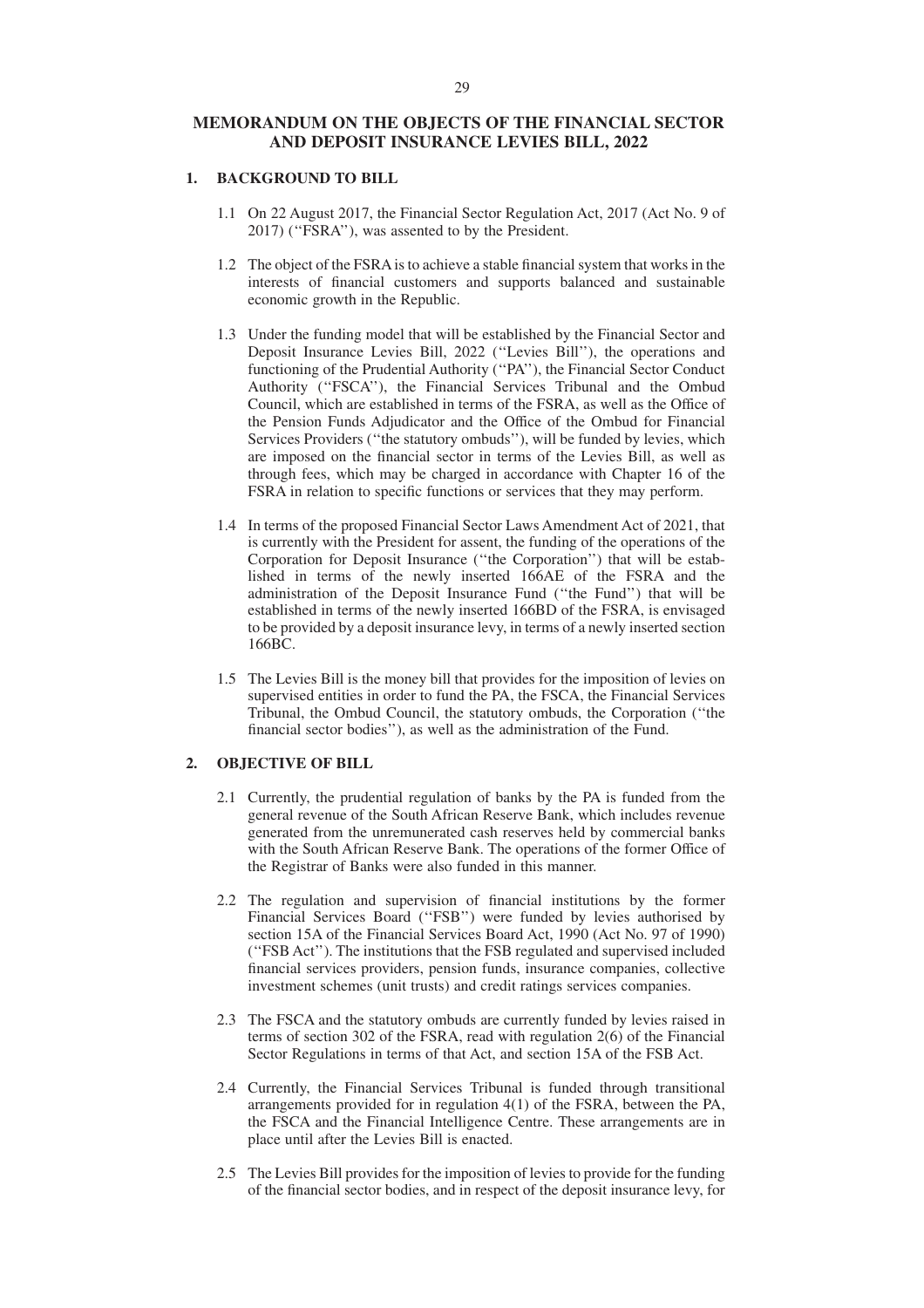the administration of the Fund, a mechanism to grant exemptions from such levies under certain circumstances and the allocation of amounts levied to the financial sector bodies.

2.6 The Financial Sector Levies (Administration) and Deposit Insurance Premiums Bill, 2022, and Chapter 16 of the FSRA, as it is proposed to be amended by that Bill, provide for the administration of the levies and for a mechanism to recover these levies and interest on unpaid amounts from the financial institutions that will be regulated.

# **3. STRUCTURE OF BILL**

- 3.1 *Clause 1* provides for the definition of relevant terms that are used in the Levies Bill, including in the Schedules to the Bill.
- 3.2 *Clause 2* provides for the imposition of a financial sector levy and a special levy for the funding of the financial sector bodies.
- 3.3 *Clause 3* provides that a supervised entity is liable to pay the financial sector levy in an amount determined in accordance with clause 4, in respect of each levy year or levy period, in relation to that supervised entity.
- 3.4 *Clause 4* sets out how the amount of the financial sector levy that is payable by a supervised entity is determined.
- 3.5 *Clause 5* defines the term ''levy year'', which is used in the determination of the financial sector levy and special levy.
- 3.6 *Clause 6* defines the term ''levy period'', which is used in the determination of the financial sector levy and special levy.
- 3.7 *Clause 7* specifies how the financial sector levy and special levy must be apportioned if the Levies Bill, once enacted, comes into operation after the commencement of a levy year or a levy period, if a supervised entity becomes licensed after the commencement of a levy year or a levy period, or if the licence of a supervised entity is withdrawn or cancelled during a levy year or a levy period for whatever reason.
- 3.8 *Clause 8* provides that a supervised entity must pay a special levy in respect of the first two levy periods immediately following the date of the commencement of this Act, and specifies how the special levy is determined.
- 3.9 *Clause 9* provides for the imposition of a deposit insurance levy to fund the operations of the Corporation and the administration of the Fund, which is payable by members of the Corporation.
- 3.10 *Clause 10* empowers the Minister to amend the Schedules to the Levies Bill, in accordance with the requirements and procedures set out in the clause.
- 3.11 *Clause 11* provides that the FSCA, on application by a supervised entity, may exempt the supervised entity from the payment of a levy or a part of a levy specified in Schedules 2 to 5, or the special levy referred to in clause 8(2)*(a)*, for a specific levy period, if the FSCA is satisfied that the exemption from the levy would satisfy the specified conditions in clause 10(3). The PA is similarly authorised to grant exemptions from the payment of a levy or part of a levy specified in Schedule 1, or the special levy referred to in clause 8(2)*(b)*. The Corporation is authorised to grant exemptions from the payment of a deposit insurance levy specified in Schedule 8. The Financial Sector Conduct Authority, the Prudential Authority and the Corporation must publish in accordance with the requirements under the Financial Sector Regulation Act each exemption that is issued by them.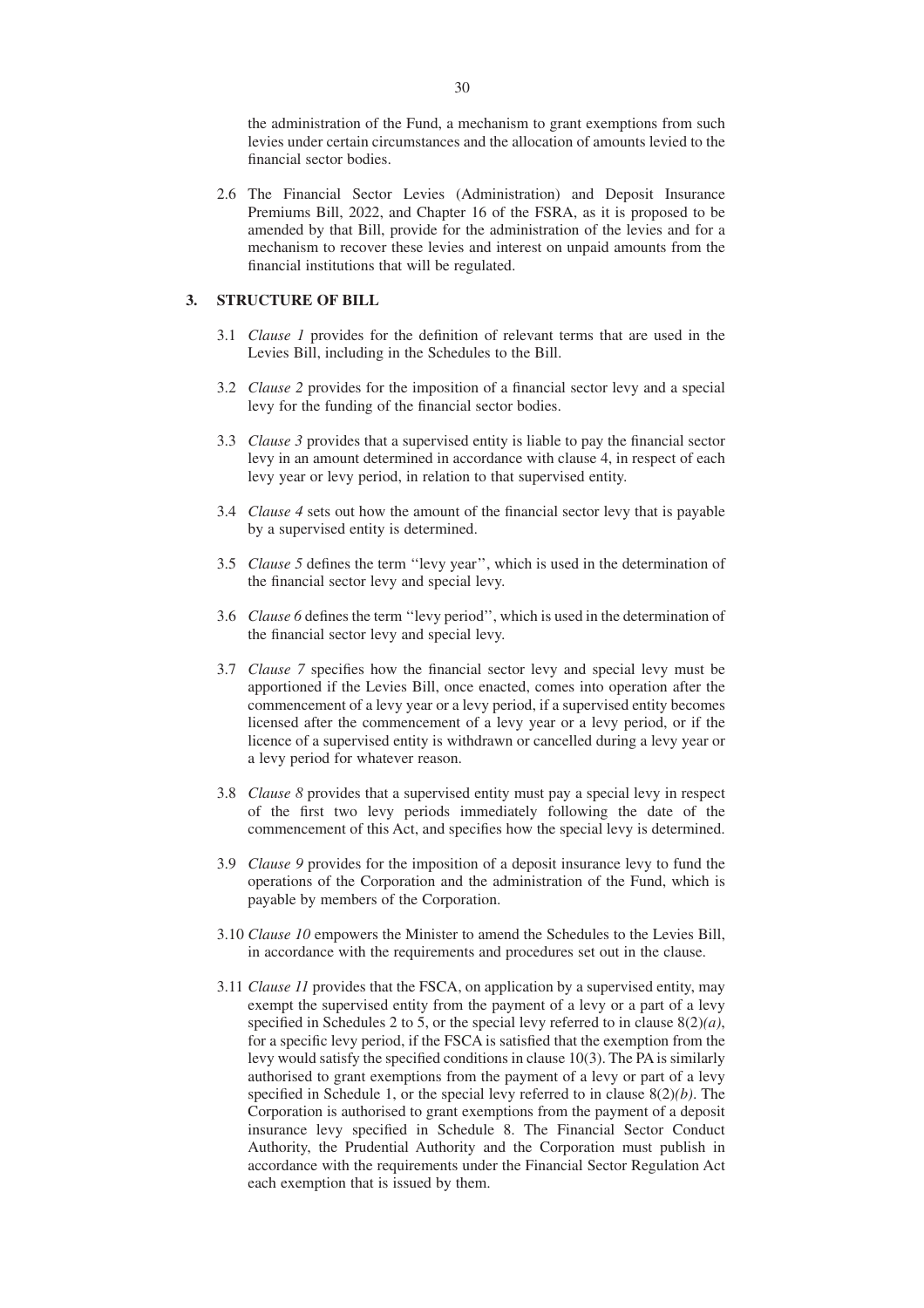- 3.12 *Clause 12* specifies how the FSCA must allocate the financial sector levies and special levies that are paid to and collected by it to the FSCA, the Tribunal, the Ombuds Council, the Office of the Pension Fund Adjudicator, and the Office of the Ombud for Financial Services Providers. The clause also specifies that the financial sector levies and special levies that are payable to the PA and collected through the South African Reserve Bank are allocated to the Prudential Authority. The deposit insurance levies that are payable to the Corporation and collected through the South African Reserve Bank are allocated to the Corporation.
- 3.13 *Clause 13* provides for the short title and commencement.

### **4. ORGANISATIONS AND INSTITUTIONS CONSULTED**

- 4.1 The National Treasury has engaged the former FSB, the FSCA, the PA and the South African Reserve Bank (''SARB'') in the development of the Levies Bill.
- 4.2 On 22 September 2016, the National Treasury made a presentation to the Standing Committee on Finance in the National Assembly regarding the costing for the implementation of the FSRA, which was being processed by the Committee, and that costing informed the development of the Levies Bill, with significant subsequent refinements being made to the Schedules to the Levies Bill, as budgeting and costing were rigorously and repeatedly assessed.
- 4.3 On 23 November 2016, a draft version of the Levies Bill was published for comment on the National Treasury website, with a deadline for submission of comments on 31 January 2017. On 6 June 2017, a revised version of the draft Levies Bill was published on the National Treasury website, as well as a document summarising comments received and responses to comments to the earlier draft version of the Levies Bill**.**
- 4.4 After that process, significant further work was undertaken in refining the costing and budgeting underpinning the determination of the levy formulas contained in the Schedules to the Levies Bill, and the formulas were refined and rechecked extensively.
- 4.5 On 17 April 2018, the National Treasury provided a further revised version of the Levies Bill to the Standing Committee on Finance, and published a revised version of the Levies Bill on the National Treasury website.
- 4.6 Further engagements were undertaken and refinements were made to develop a subsequent version of the Levies Bill, which was published on 24 February 2021 for a further round of comment. Comments received on the Bill were considered in preparing the current version of the Bill.
- 4.7 On 1 September 2020, the SARB published for comment the paper titled *''The deposit insurance funding model and the implications for banks*'', which outlined the funding model proposed for the deposit insurance scheme in South Africa, including details of its premiums and levies. The policy proposals contained in the funding paper were developed subsequent to significant consultation with banks, by considering country-specific characteristics as well as applicable international standards, such as the Core Principles for Effective Deposit Insurance Systems and other guidance issued by the International Association for Deposit Insurers. The funding model and comments received on the funding model when published for comment inform the content Schedule 6 to the Levies Bill.

# **5. FINANCIAL IMPLICATIONS OF BILL**

5.1 Financial implications for the State:

There are no significant financial implications envisaged for the fiscus.